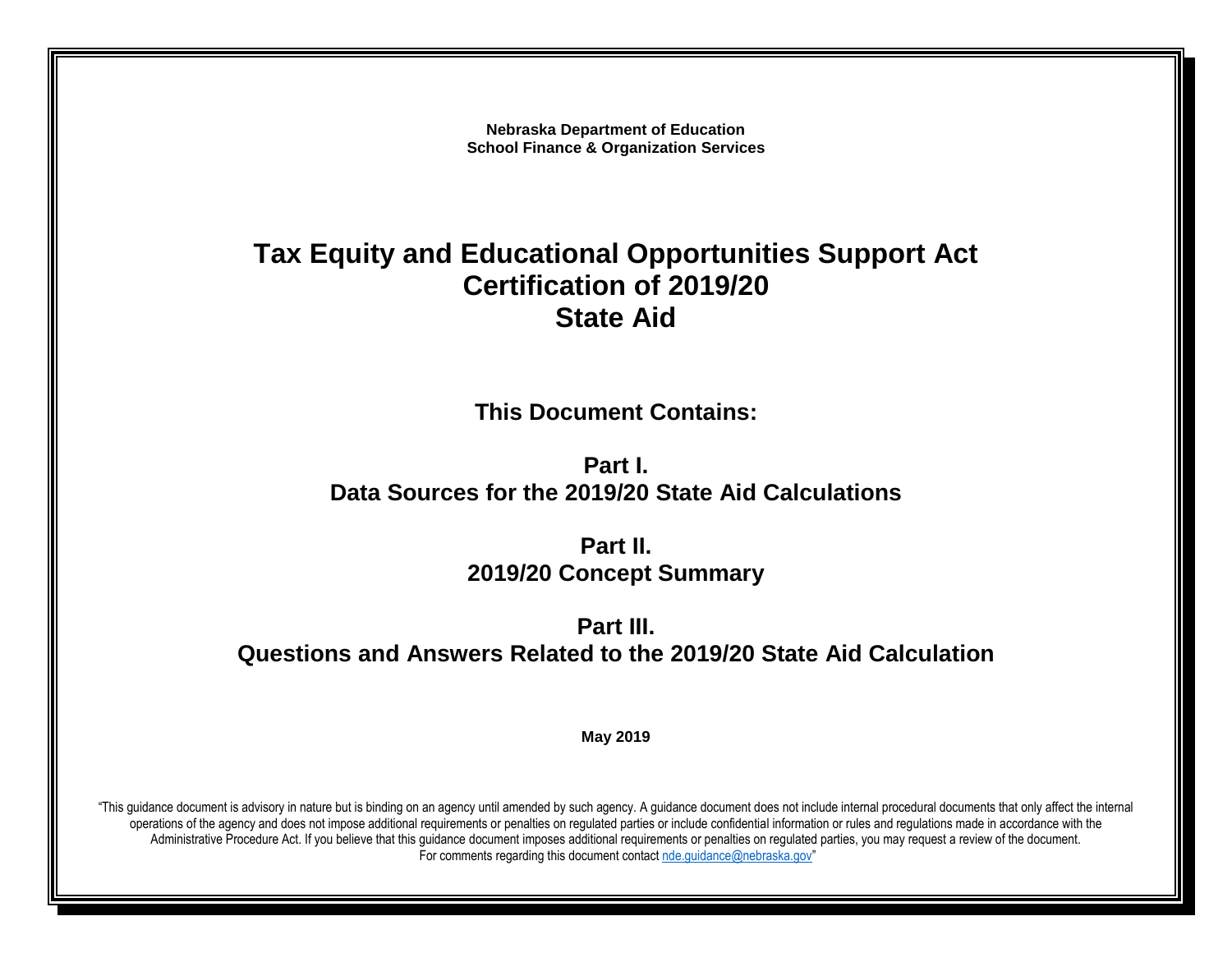# **Part I. DATA SOURCES FOR THE 2019/20 STATE AID CALCULATIONS**

# **SYSTEM FORMULA NEEDS**

Is the sum of:

 Basic Funding + Poverty Allowance + Limited English Proficiency Allowance + Focus School & Program Allowance + Summer School Allowance + Special Receipts Allowance +Transportation Allowance + Elementary Site Allowance + Distance Education & Telecommunications Allowance + Community Achievement Plan Allowance + System Averaging Adjustment + New School Adjustment + Student Growth Adjustment + Limited English Proficiency Allowance Correction + Poverty Allowance Correction + Non Qualified Limited English Proficiency Adjustment + Student Growth Adjustment Correction

 $\checkmark$  Formula Needs Stabilization:

 2019/20 District Formula Need that is less than 100% of 2018/19 Year End Recalculated Formula Need is increased to 100% of 2018/19 Year End Recalculated Formula Need.

AND

2019/20 District Formula Need that is greater than 112% of 2018/19 Year End Recalculated Formula Need is decreased to 112% of 2018/19 Year End Recalculated Formula Need, except that the Formula Need for Districts receiving a student growth adjustment is not decreased.

# **FORMULA STUDENTS**

Students educated by the district and students for which tuition is paid.

DATA SOURCES:

As defined for the May 29, 2019 Certification of 2019/20 State Aid:

- √ Fall Membership in grades Kindergarten (KDG); Full-Day Kindergarten (FDK)-6; 7-8; and 9-12 from the 2018/19 ADVISER October 1, Fall Membership count.
- $\sqrt{ }$  The Fall Membership is adjusted based on the historical ratio of Average Daily Membership (ADM) to Fall Membership using the ratios from 2015/16, 2016/17 and 2017/18.
- √ Qualified Early Childhood Fall Membership is multiplied by the ratio of the planned instructional hours of the program divided by 1032 then multiplied by .6.<br>Contracted Students in grades KDG: FDK-6: 7-8: and 9-12 are t
- √ Contracted Students in grades KDG; FDK-6; 7-8; and 9-12 are taken from the 2018/19 ADVISER October 1, Fall Membership count.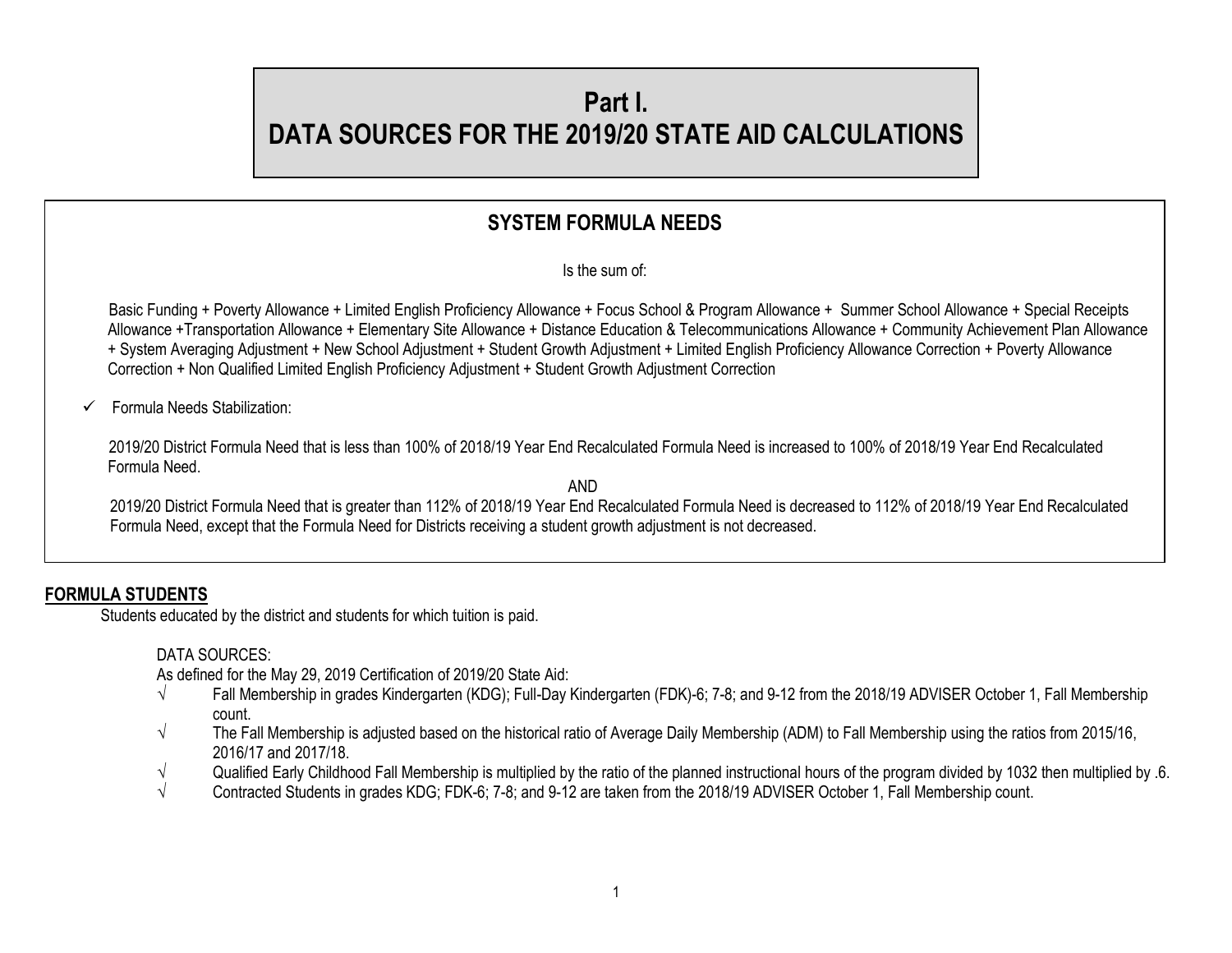As defined for the year-end recalculation of 2019/20 State Aid:

- Average Daily Membership (ADM) in Qualified Early Childhood Programs and grades KDG; FDK-6; 7-8; and 9-12 from the 2018/19 ADVISER October 1, Fall  $\sqrt{ }$ Membership count.
- $\sqrt{ }$ Contracted Students from the 2018/19 ADVISER October 1, Fall Membership count.

## **GENERAL FUND OPERATING EXPENDITURES**

| Each district's General Fund Operating Expenditures for the most recently available complete data year.                                                      |  |  |
|--------------------------------------------------------------------------------------------------------------------------------------------------------------|--|--|
| Calculated from the 2017/18 Annual Financial Report (AFR) as follows:                                                                                        |  |  |
|                                                                                                                                                              |  |  |
| Minus                                                                                                                                                        |  |  |
| Tuition Paid 1-2-1125-364, 1-2-1160-364, 1-2-1150-364, 1-2-1100-364, 1-2-1115-364, 1-2-1195-364, 1-2-1200-360 & 370, 1-2-1280-360 & 370, 1-2-1291-360 & 370, |  |  |
|                                                                                                                                                              |  |  |
|                                                                                                                                                              |  |  |
|                                                                                                                                                              |  |  |
|                                                                                                                                                              |  |  |
|                                                                                                                                                              |  |  |
|                                                                                                                                                              |  |  |
|                                                                                                                                                              |  |  |
|                                                                                                                                                              |  |  |
|                                                                                                                                                              |  |  |
|                                                                                                                                                              |  |  |
|                                                                                                                                                              |  |  |
|                                                                                                                                                              |  |  |
|                                                                                                                                                              |  |  |
|                                                                                                                                                              |  |  |
|                                                                                                                                                              |  |  |
|                                                                                                                                                              |  |  |
|                                                                                                                                                              |  |  |
|                                                                                                                                                              |  |  |
|                                                                                                                                                              |  |  |
|                                                                                                                                                              |  |  |
|                                                                                                                                                              |  |  |
|                                                                                                                                                              |  |  |
|                                                                                                                                                              |  |  |
|                                                                                                                                                              |  |  |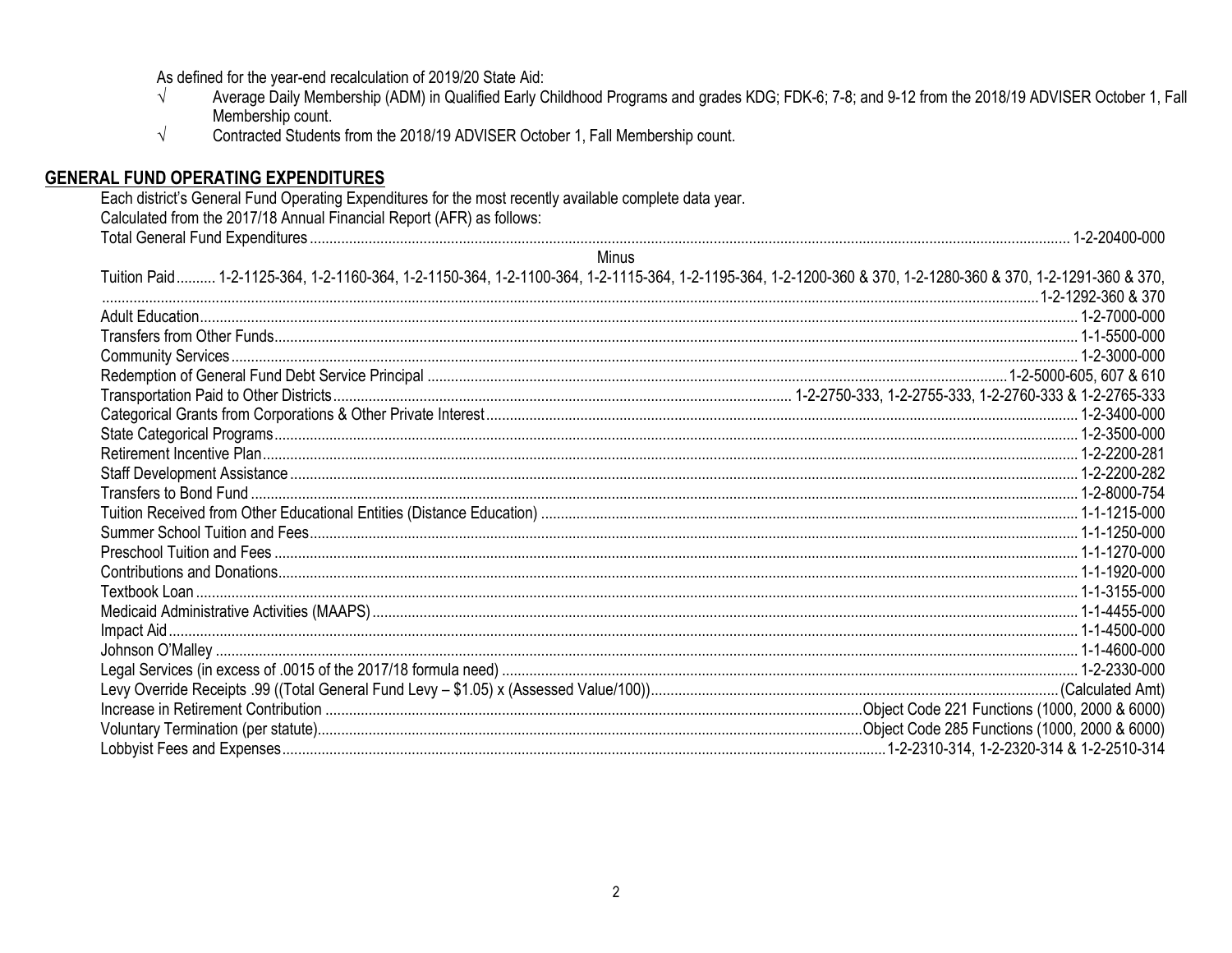# **ADJUSTED GENERAL FUND OPERATING EXPENDITURES**

(General Fund Operating Expenditures X 1.035) – (Transportation Allowance + Special Receipts Allowance + Poverty Allowance + Limited English Proficiency Allowance + Distance Education & Telecommunications Allowance + Elementary Site Allowance + Summer School Allowance + Focus School & Program Allowance + Non Qualified Limited English Proficiency Adjustment + Community Achievement Plan Allowance)

# **COST GROWTH FACTOR**

For school fiscal year 2019/20, the cost growth factor shall equal the sum of: (1) the basic allowable growth rate 2.0% for the school fiscal year in which the aid is to be distributed; plus (2) the basic allowable growth rate 1.5% for the school fiscal year immediately preceding the school fiscal year in which the aid is to be distributed.

## **BASIC FUNDING**

A comparison group is established for each District consisting of:

- (i) The 10 larger districts that are closest in size to the District, measured by formula students, and
- (ii) The 10 smaller districts that are closest in size to the District, measured by formula students
	- If there are not 10 Districts that are larger than the District for which basic funding is being calculated or if there are not 10 Districts that are smaller than the District, the comparison group would consist of only as many districts as fit the criteria.
	- If more than 1 District has exactly the same number of formula students as the largest or smallest District in the comparison group, all of the Districts with exactly the same number of formula students as the largest or smallest Districts in the comparison group shall be included in the comparison group.
	- If 1 or more Districts have exactly the same number of formula students as the District for which basic funding is being calculated, all such Districts would be included in the comparison group in addition to the 10 larger and the 10 smaller Districts.
	- The comparison group remains the same for the final calculation of State Aid.
	- School Districts with less than 900 formula students:

Basic Funding = Average of Adjusted General Fund Operating Expenditures for each District in the comparison group excluding both the Districts with the two highest Adjusted General Fund Operating Expenditures and the Districts with the two lowest Adjusted General Fund Operating Expenditures in the comparison group.

• School Districts with 900 or more formula students: Basic Funding = District formula students X Average Adjusted General Fund Operating Expenditures per formula student excluding both the Districts with the two highest Adjusted General Fund Operating Expenditures per formula student and the Districts with the two lowest Adjusted General Fund Operating Expenditures per formula student.

#### **POVERTY ALLOWANCE**

Poverty Student = number of low income students or the number of students who are free lunch and free milk students whichever is greater + (poverty students – 3 year average of poverty students) if greater than 0.

Low Income Students = number of low income children within the local system X ratio of formula students/total children under 19.

Low Income Child = a child under 19 living in a household having an annual adjusted gross income in 2017 tax year 2017/18 school year equal to or less than the maximum household income for a household of that size that would have allowed the child to meet the income qualifications to be a free lunch and free milk student during the 2017/18 school year.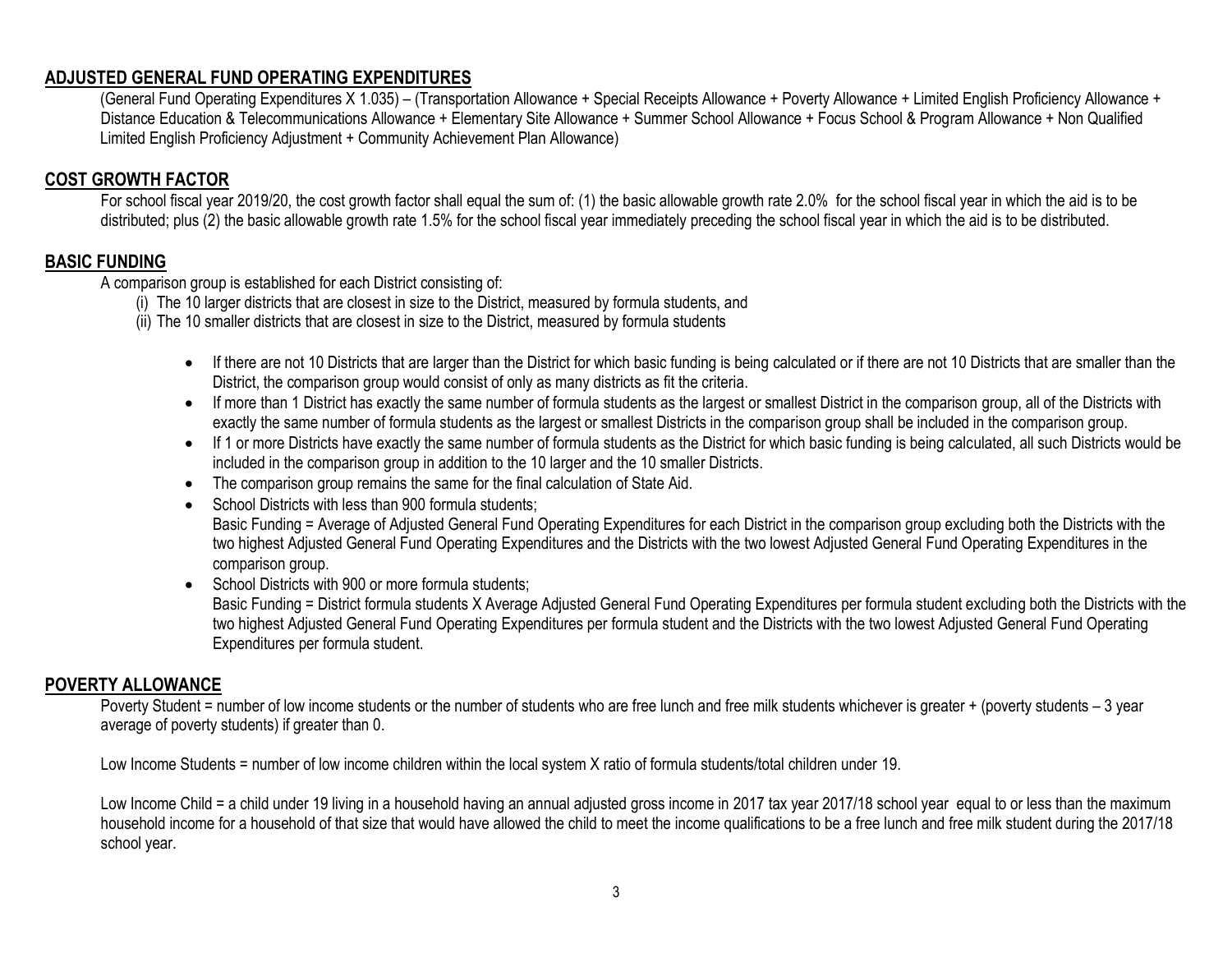2019/20 Statewide Average General Fund Operating Expenditures per Formula Student = 11,259.58

The lesser of:

Maximum Poverty Allowance designated by the school district

OR

Poverty Adjustment Calculation Local System Formula Students = (Stu) Poverty Students = (Poverty) Poverty Adjustment = (Povadj) Stu  $X .05 = a$ Stu  $X .10 = b$ Stu  $X$  .15 = c Stu  $X .20 = d$ Stu  $X .25 = e$ Stu  $X .30 = f$ 

- $\bullet$  If (Poverty) is less than or equal to a, then (Povadj) = 0
- $\bullet$  If (Poverty) is greater than a, and (Poverty) is less than or equal to b, then ((Poverty) a) X (.0375 X Statewide Average GFOE per formula student)) = (Povadj)
- If (Poverty) is greater than b, and (Poverty) is less than or equal to c, then ((b-a) X (.0375 X Statewide Average GFOE per formula student)) + (((Poverty) b) X (.075 X Statewide Average GFOE per formula student)) = (Povadj)
- If (Poverty) is greater than c, and (Poverty) is less than or equal to d, then ((b-a) X (.0375 X Statewide Average GFOE per formula student)) + ((c-b) X (.075 X Statewide Average GFOE per formula student)) + (((Poverty) –c) X (.1125 X statewide average GFOE per formula student)) = (Povadj)
- If (Poverty) is greater than d, and (Poverty) is less than or equal to e, then ((b-a) X (.0375 X Statewide Average GFOE per formula student)) + ((c-b) X (.075 X Statewide Average GFOE per formula student)) + ((d-c) X (.1125 X Statewide Average GFOE per formula student)) + (((Poverty) –d) X (.15 X Statewide Average GFOE per formula student)) = (Povadj)
- If (Poverty) is greater than e, and (Poverty) is less than or equal to f, then ((b-a) X (.0375 X Statewide Average GFOE per formula student)) + ((c-b) X (.075 X Statewide Average GFOE per formula student)) + ((d-c) X (.1125 X Statewide Average GFOE per formula student)) + ((e-d) X (.15 X Statewide Average GFOE per formula student)) + (((Poverty) – e) X (.1875 X Statewide Average GFOE per formula student)) = (Povadj)
- If (Poverty) is greater than f, then ((b-a) X (.0375 X Statewide Average GFOE per formula student)) + ((c-b) X (.075 X Statewide Average GFOE per formula student)) + ((d-c) X (.1125 X Statewide Average GFOE per formula student)) + ((e-d) X (.15 X Statewide Average GFOE per formula student)) + ((f-e) X (.1875 X Statewide Average GFOE per formula student)) + (((Poverty) – f) X (.225 X Statewide Average GFOE per formula student)) = (Povadj)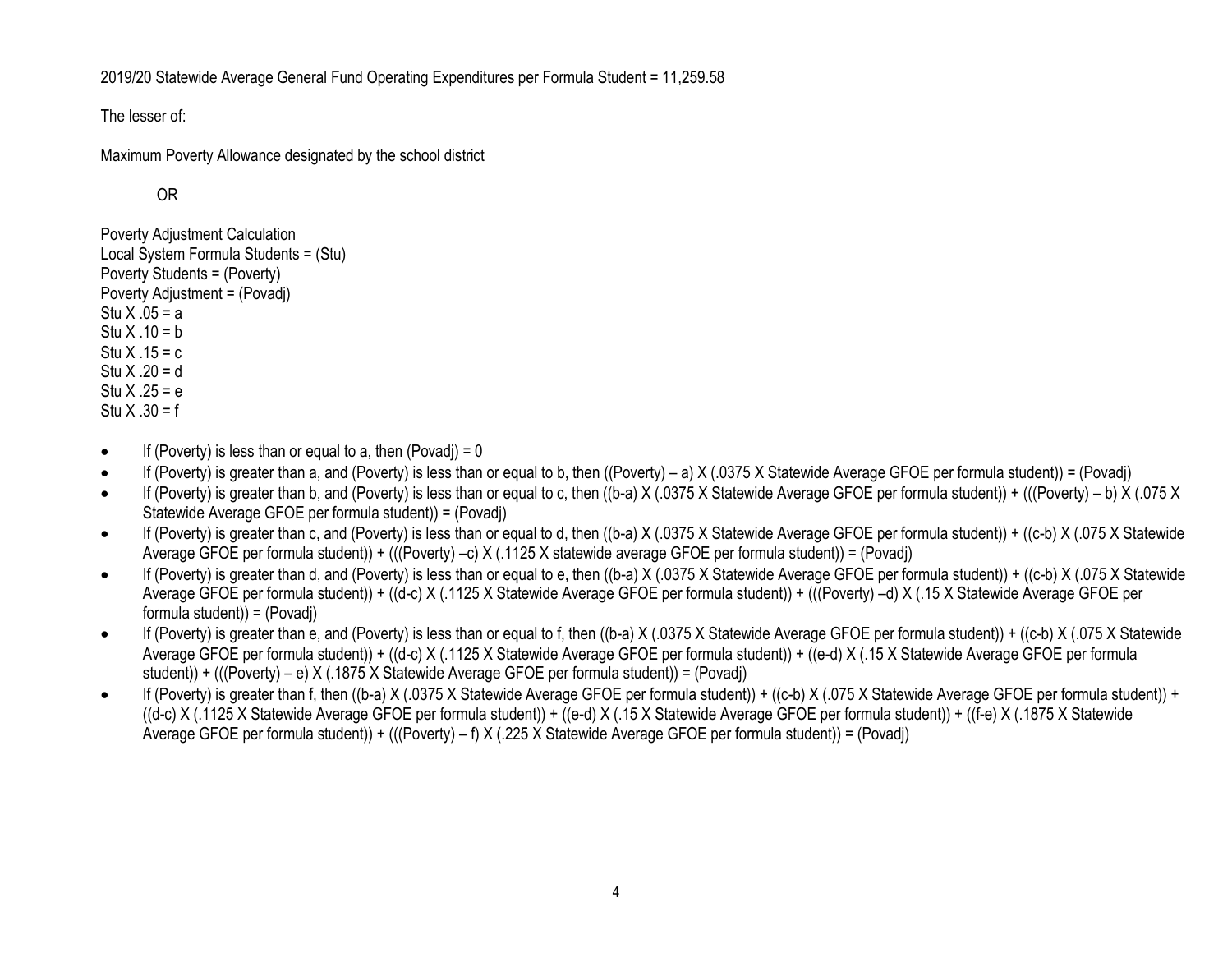## **LIMITED ENGLISH PROFICIENCY (LEP) ALLOWANCE**

The lesser of:

Maximum Limited English Proficiency Allowance designated by the school district

-Or-

25% of the statewide average general fund operating expenditures per formula student (2,814.90) multiplied by (the number of limited English proficient students + (limited English proficient students – 3 year average of limited English proficient students)) if greater than 0.

If the number of limited English proficient students is greater than or equal to 1 but less than 12, the number of limited English proficient students used in the calculation is 12.

DATA SOURCES:

 $\sqrt{2018/19}$  ADVISER October 1, Fall Membership count.

# **FOCUS SCHOOL & PROGRAM ALLOWANCE**

Applies to school districts in a learning community.

1 st year (Statewide Average General Fund Operating Expenditures per Formula Student X.10) X Number of Students in Focus School

2<sup>nd</sup> year (Statewide Average General Fund Operating Expenditure per Formula Student X.10) X [(Fall Membership Participating in Focus School X 2) – estimated number of students used in prior year calculation]

3<sup>rd</sup> year (Statewide Average General Fund Operating Expenditure per Formula Student X.10) X (Fall Membership Participating in Focus School)

DATA SOURCES:

- $\sqrt{2018/19}$  ADVISER October 1, Fall Membership count
- $\sqrt{2017/18}$  Annual Financial Report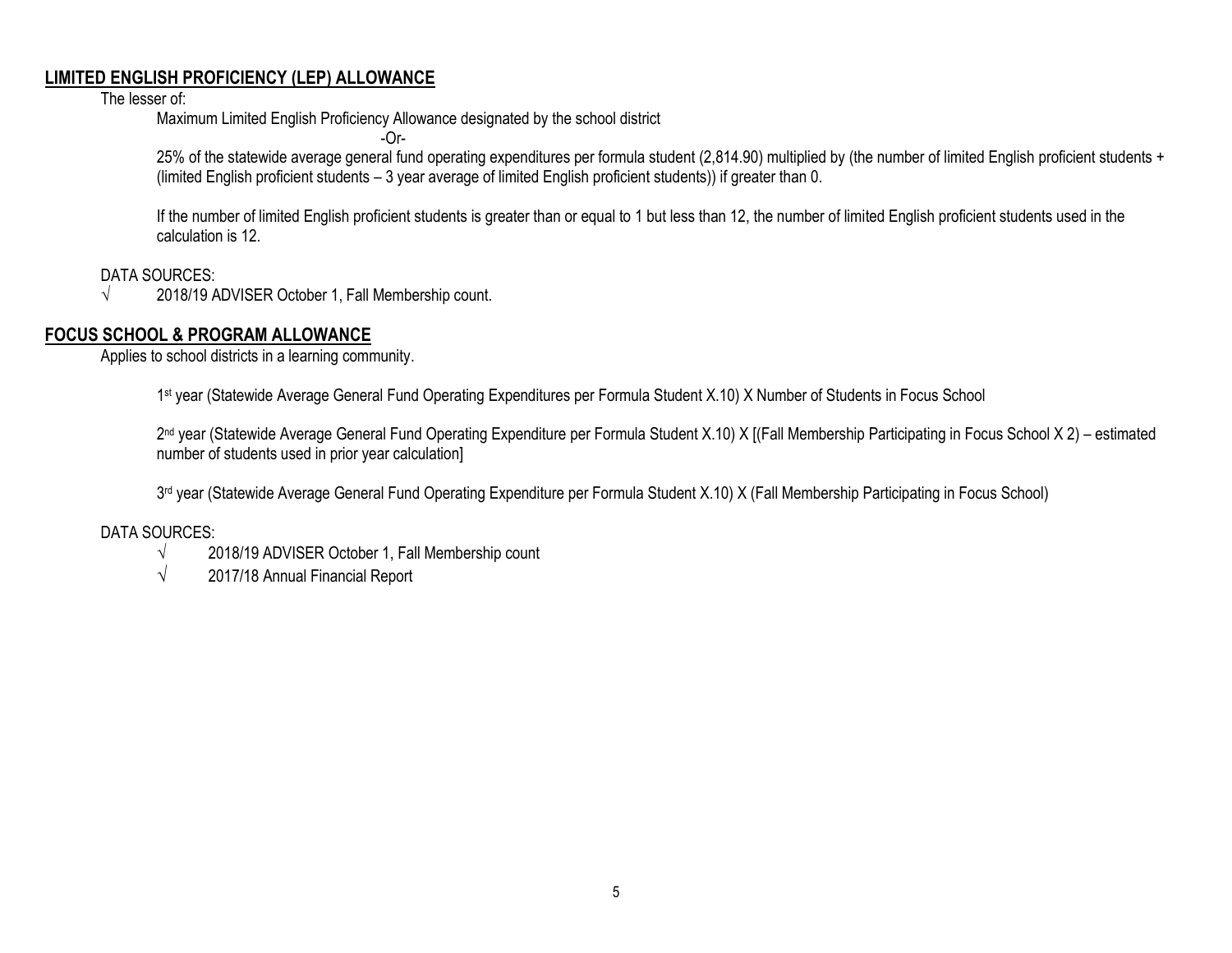#### **SUMMER SCHOOL ALLOWANCE**

Lesser of Actual Summer School Expenditures (6000's) or (.025 X Summer School Student Units) X (.85 X Statewide Average General Fund Operating Expenditure per Formula Student (11,259.58)) Summer School Student Units = each student enrolled in summer school for at least 12 days, whether or not the student is in the membership of the school district.

The initial number of units for each student =

Sum of the ratios, each rounded down to the nearest whole number, number of days the student attended summer school for at least 3 hours and less than 6 hours per day  $\div$  by 12

**+**

2 X the number of days the student attended summer school classes for 6 or more hours per day  $\div$  12

Additional Summer School Units for each summer school student attributed to a remedial math or reading programs, and for each summer school student attributed to a free lunch or free milk.

Summer school student units shall not be calculated for school districts which collect fees for summer school from students who qualify for free or reduced-price lunches.

# **SPECIAL RECEIPTS ALLOWANCE**

DATA SOURCES:

√ Special Receipts Allowance includes district specific special education, state ward, and accelerated or differentiated curriculum program receipts included in local system formula resources reported on the 2017/18 Annual Financial Report (1-1-1230-000, 1-1-1235-000, 1-1-1240-000, 1-1-1330-000, 1-1-3120-000, 1-1-3125-000, 1-1-3135-000, 1-1-3160-000, 1-1-3161-000, 1-1-3165-000 & 1-1-3166-000) and receipts from the Medicare Catastrophic Coverage Act of 1988 - to the extent the district would have received payment pursuant to the Special Education Act (taken from NDE records) for 2017/18.

# **TRANSPORTATION ALLOWANCE**

The lesser of actual specific transportation costs or a calculated amount based on the miles transported (excluding activities) plus in-lieu-of transportation for the most recently available complete data year.

DATA SOURCES:

- √ District specific transportation expenditures reported on the 2017/18 Annual Financial Report: Total Regular Pupil Transportation minus Transportation Paid to Another District (1-2-2750-000 + 1-2-2755-000 – 1-2-2750-333 – 1-2-2755-333).
	- -Or-
- √ District specific calculated transportation expenditures based on: Route miles reported on the 2017/18 Pupil Transportation Report in CDC, (Part I) x .545 x 400% + In-Lieu-of Transportation (1-2-2750-332) reported on the 2017/18 Annual Financial Report.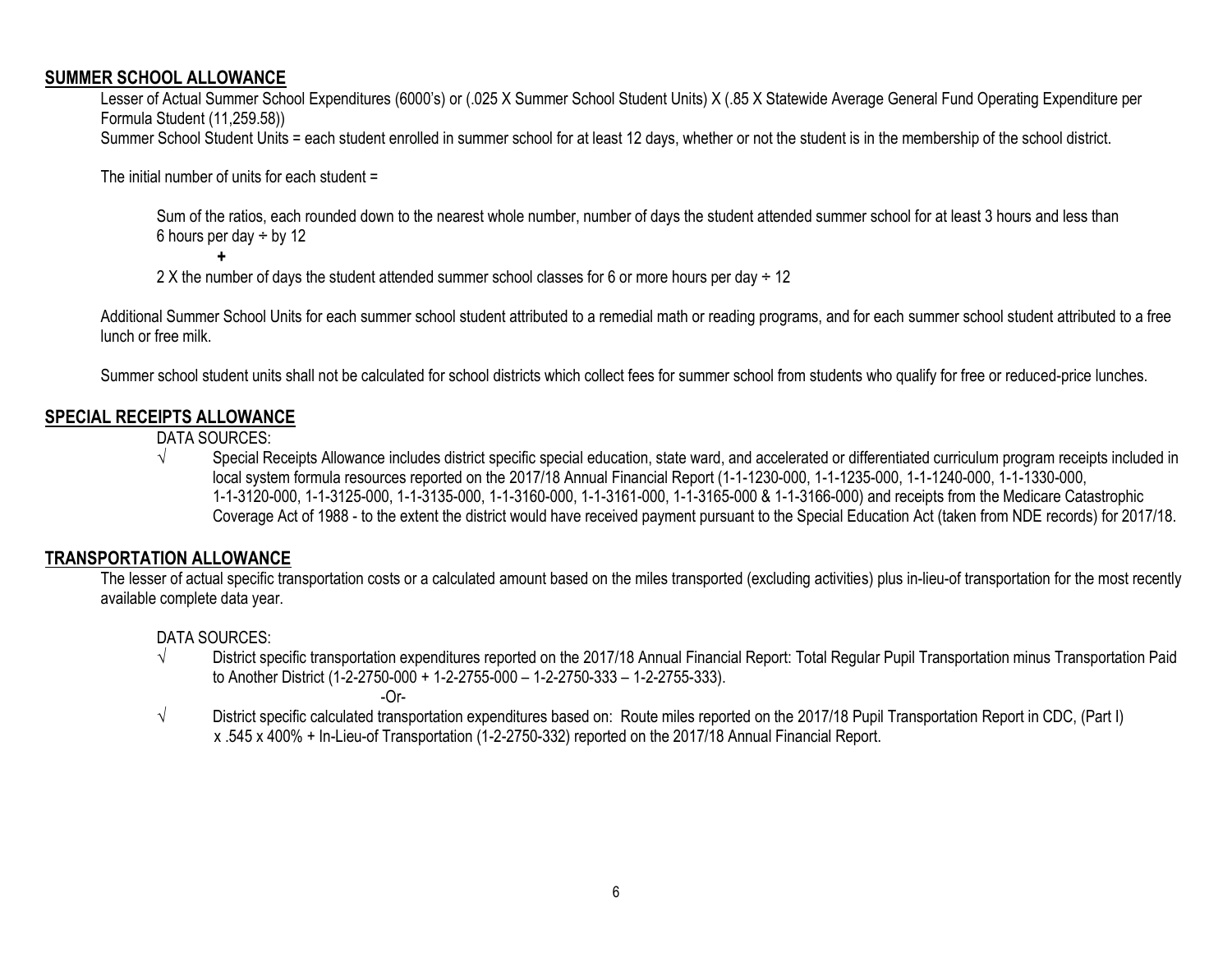#### **ELEMENTARY SITE ALLOWANCE**

Elementary Site Allowance is calculated for any district that has at least one qualifying elementary site, which submits an application.

A qualifying elementary attendance site:

- 1. Is in a District with multiple elementary attendance sites
- 2. Does not have another elementary attendance site within 7 miles in the same school district **OR**
- 3. Is the only public elementary attendance site located in an incorporated city or village
- 4. Each District determines which grades are elementary grades
- 5. Building where majority of formula students attend is the primary elementary site<br>6. The primary elementary site shall not be a qualifying elementary attendance site
- The primary elementary site shall not be a qualifying elementary attendance site
- 7. All grades designated as elementary grades shall be offered in each elementary attendance site
- 8. Elementary grades shall not include grades 9, 10, 11 or 12

The Elementary Site Allowance = Sum of Elementary Site Allowances for each qualifying elementary attendance site in the district.

(Statewide Average General Fund Operating Expenditure per Formula Student X 500% (56,297.90)) X Fall membership per building divided by 8 (result is rounded up to a whole number)

If the whole number is greater than the number of elementary site grades, the whole number is equal to the number of elementary site grades.

#### **DISTANCE EDUCATION & TELECOMMUNICATIONS ALLOWANCE**

Is equal to 85% of the difference of the costs for (a) telecommunications services, (b) access to data transmission networks that transmit data to and from the school district, and (c) the transmission of data on such networks paid by the school districts in the local system minus the receipts from the Federal Universal Service Fund.

#### DATA SOURCES:

√ District specific distance education and telecommunications expenditures on the 2017/18 Annual Financial Report (1-2-1100-382, 1-2-1115-382, 1-2-1125-382, 1-2-1150-382, 1-2-1160-382, 1-2-1190-382, 1-2-1195-382, 1-2-1200-382, 1-2-1280-382, 1-2-1291-382, 1-2-1292-382, 1-2-2100-382, 1-2- 2150-382, 1-2-2200-382, 1-2-2213-382, 1-2-2214-382, 1-2-2310-382, 1-2-2320-382, 1-2-2330-382, 1-2-2400-382, 1-2-2510-382, 1-2-2520-382, 1-2-2600- 382, 1-2-2750-382, 1-2-2755-382, 1-2-2760-382, 1-2-2765-382, 1-2-2755-382, 1-2-2760-382, 1-2-2765-382, 1-2-3000-382, 1-2-3400-382, 1-2-3500-382, 1- 2-6000-382, 1-2-7000-382) – Universal Service Fund (E-Rate) (1-1-4850-000).

# **COMMUNITY ACHIEVEMENT PLAN ALLOWANCE**

Only applies to school districts that are members of a Learning Community. District participants will receive an adjustment equal to the aid.

An approved plan shall remain in effect for three years except as revised with the approval of the state board. The learning community shall submit a report on the success of the plan, evaluation results, and proposed revisions by December 1 immediately following the completion of the first two years of implementation and every three years thereafter.

For community achievement plans to be implemented beginning with school year 2017/18 and on or before January 1 immediately preceding the school year when the plan or plan renewal will be implemented. The student achievement coordinator or other department staff designated by the commissioner shall return the plan or plan renewal with any suggestions or comments on or before the immediately following February 15 to allow the plan to be revised prior to submission on or before March 15 for final approval by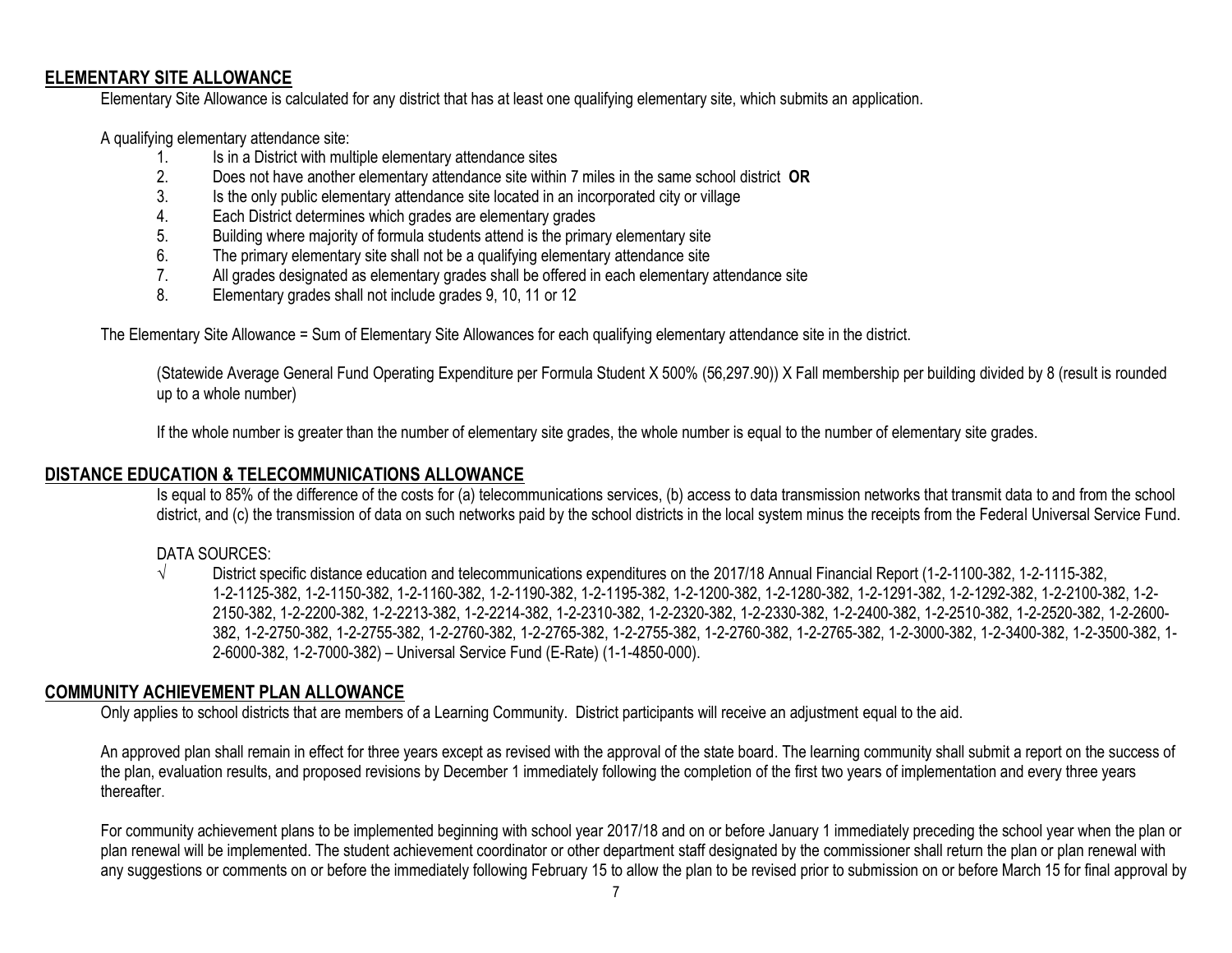the state board at the state board's April meeting. If the state board rejects a plan or plan renewal, the reasons for the rejection shall be included with the notice of rejection and an opportunity shall be provided to revise the plan or plan renewal and for participating collaborators to appear before the board prior to a reconsideration of approval.

#### **SYSTEM AVERAGING ADJUSTMENT**

System Averaging Adjustment is calculated for any district with more than 900 formula students and a lower basic funding per formula student than the average basic funding per formula student for all districts with 900 or more formula students (8,709.19).

System Averaging Adjustment = ((Avg Basic Funding per formula student for districts with 900 or more formula students – Districts Basic Funding Per Formula student) X 90 Percent X Districts Formula Students

## **TWO-YEAR NEW SCHOOL ADJUSTMENT**

1 st year District Basic Funding per formula student X (.20 X Estimated Student Capacity)

2 nd year

District Basic Funding per formula student X (.10 X Estimated Student Capacity)

#### **STUDENT GROWTH ADJUSTMENT**

District Basic Funding per formula student X (Approved Student Growth – (greater of 25 or 1% X Fall Membership)) + .5 X (District Basic Funding per formula student X greater of 25 or 1% of the Fall Membership)

#### **STUDENT GROWTH ADJUSTMENT CORRECTION**

Student Growth Adjustment Correction = (Actual Growth – Estimated Growth) X district's recalculated basic funding per formula student

Actual Growth = 2017/18 ADM – 2016/17 Fall Membership

*The absolute value of negative correction shall not exceed the original adjustment.*

#### **POVERTY CORRECTION**

If poverty allowance expenditures do not equal 117.65% or more of the poverty allowance for the most recently available complete data year (2017/18), a correction will be calculated as follows:

Poverty Allowance Correction = Poverty Allowance for 2017/18 – 85% Poverty Allowance Expenditures

If school district does not meet the required elements (as stated above) of the poverty plan for the most recently available complete data year (2017/18), the poverty allowance correction will be equal to 5% of the poverty allowance for such school fiscal year.

Any correction calculated pursuant to this requirement shall be added to any poverty correction calculated pursuant to requirements stated for 2019/20 to arrive at the total poverty correction.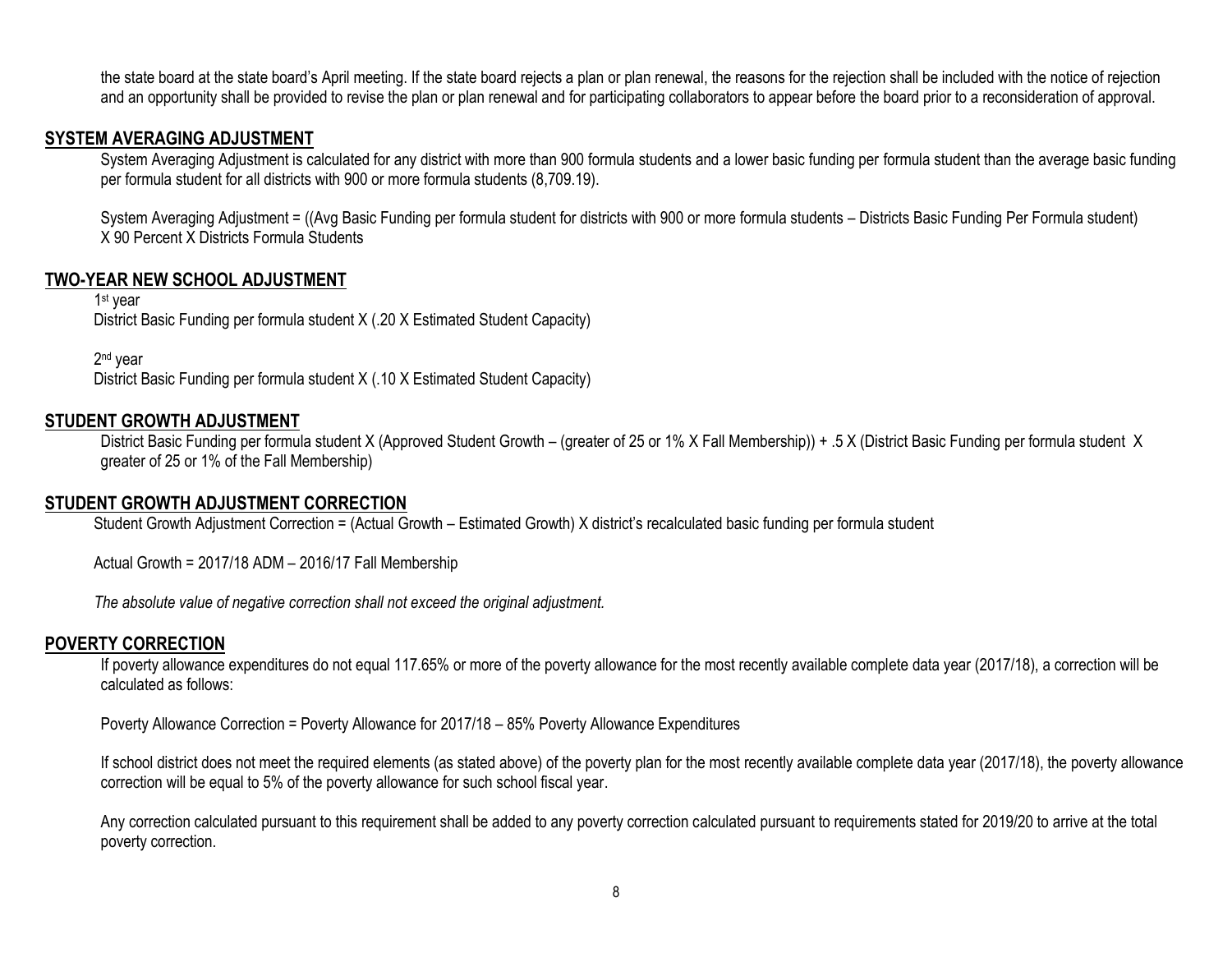#### **LIMITED ENGLISH PROFICIENCY (LEP) CORRECTION**

If the LEP poverty allowance expenditures do not equal 117.65% or more of the LEP allowance for the most recently available complete data year (2017/18) a correction will be calculated as follows:

LEP Allowance Correction = LEP Allowance for 2017/18 – 85% LEP Allowance Expenditures

If school district does not meet the required elements (as stated above) of the LEP plan for the most recently available complete data year (2017/18), the LEP allowance correction will be equal to 50% of the LEP allowance for such school fiscal year and the school district shall also be disqualified from receiving an LEP allowance for the school fiscal year for which aid is being calculated.

Any correction calculated pursuant to this requirement shall be added to any LEP correction calculated pursuant to requirements stated for 2019/20 to arrive at the total LEP correction.

## **NON QUALIFYING LIMITED ENGLISH PROFICIENCY (LEP)**

If the LEP allowance expenditures do not equal 50% or more of the allowance for school fiscal year, the school district shall be disqualified from receiving an LEP allowance for the school fiscal year for which aid is being calculated.

# **RESOURCES**

The sum of the Yield from Local Effort Rate + Net Option Funding + Allocated Income Tax Funds + Other Receipts Actually Received by the District + Community Achievement Plan Aid

# **YIELD FROM LOCAL EFFORT RATE**

Adjusted Valuation divided by 100 multiplied by the Local Effort Rate of \$1.00. Each district's adjusted valuation for tax year 2018 is provided by the Property Tax Administrator (certified October 2018). Real property was adjusted to 96% of actual value and agricultural land was adjusted to 72% of actual value.

# **LOCAL EFFORT RATE**

Set at \$.05 below the maximum levy per §77-3442.

#### **NET OPTION FUNDING**

Net Enrollment Option/Open students (students opting in minus students opting out) as of the day of the fall membership count, multiplied by 100% of the statewide average Basic Funding per formula student (9,797.20).

Net Option Funding is equal to each Local System's:

Net Enrollment Option Students X 100% of the Statewide Average Basic Funding per formula student

Except that a Local System's Net Option Funding cannot be less than zero.

#### DATA SOURCES:

√ 2018/19 ADVISER October 1, Fall Membership count.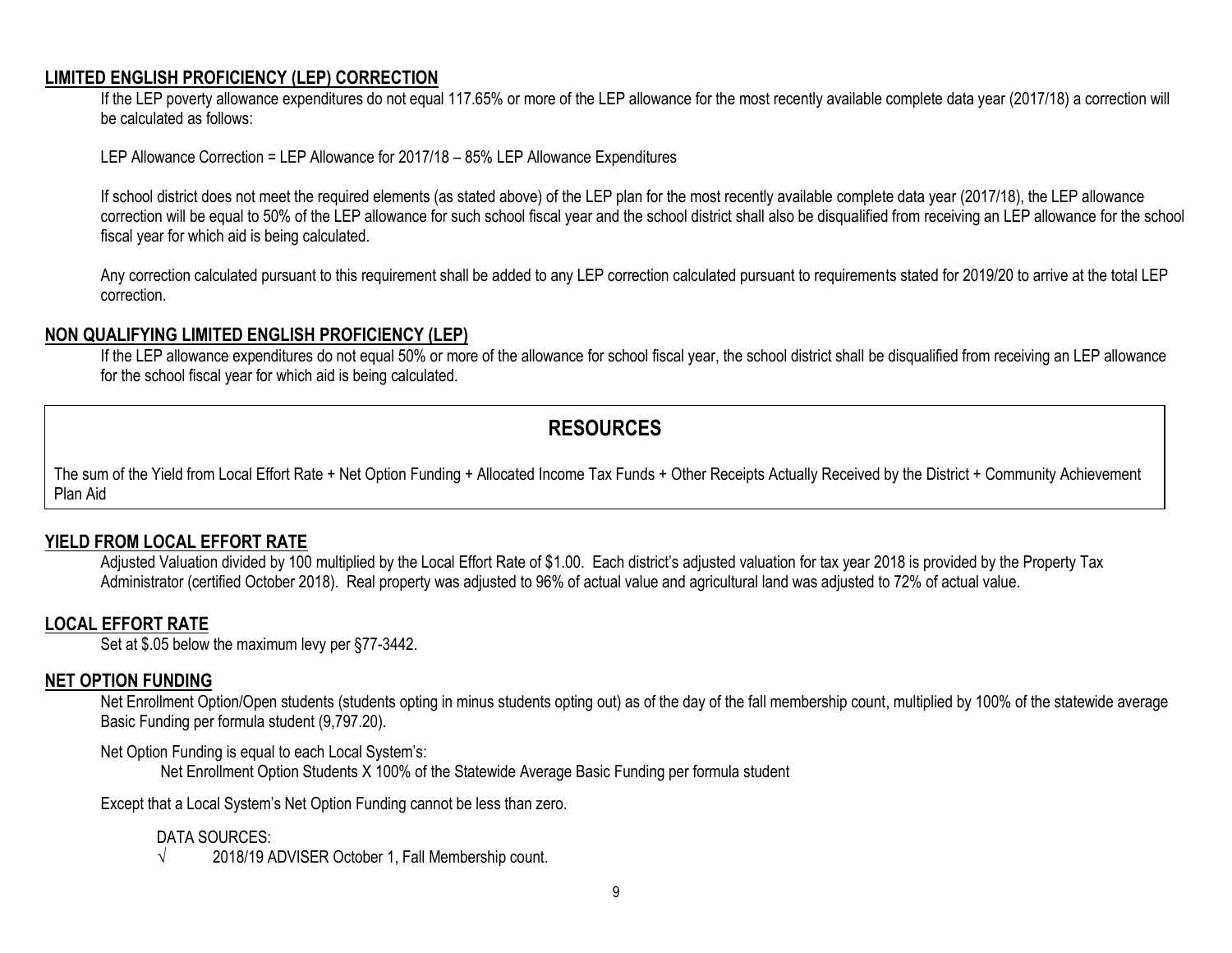#### **ALLOCATED INCOME TAX FUNDS**

A percent calculated annually of the net Nebraska income tax liability of each school district's resident individuals in tax year 2017 provided by the Department of Revenue (certified November 7, 2018). Each local system's allocated income tax funds shall be calculated by multiplying the local system's income tax liability certified by 2.23%.

#### **OTHER RECEIPTS ACTUALLY RECEIVED BY THE DISTRICT**

Each Local System's other actual receipts for the most recently available complete data year.

Other Actual Receipts are taken from the 2017/18 Annual Financial Report as follows:

| records)                                                                                                                   | Receipts from Medicare Catastrophic Coverage Act of 1988-to the extent the district would have received payment pursuant to the Special Education Act (taken from NDE |
|----------------------------------------------------------------------------------------------------------------------------|-----------------------------------------------------------------------------------------------------------------------------------------------------------------------|
|                                                                                                                            |                                                                                                                                                                       |
|                                                                                                                            |                                                                                                                                                                       |
| For the final calculation of State Aid, other actual receipts shall be as reported in the 2017/18 Annual Financial Report. |                                                                                                                                                                       |

#### **COMMUNITY ACHIEVEMENT PLAN AID**

Only applies to school districts in a learning community.

Is equal to 2% of the learning community districts Poverty allowance + 2% of the learning community districts LEP allowance + Poverty students over 40% x 3% x Statewide average GFOE per Formula Students. This determines the districts fully funded community achievement plan allowance. Then the learning community's formula students x statewide average GFOE per formula student x 0.004643 (per State Statute) = an allocation percentage. That allocation percentage x the districts fully funded community achievement plan adjustment = the calculated community achievement plan allowance for that year. Plans not approved by September 1, 2019, will be removed for the fall State Aid Recalculation.

#### **EQUALIZATION AID**

Formula Needs – Formula Resources = Equalization Aid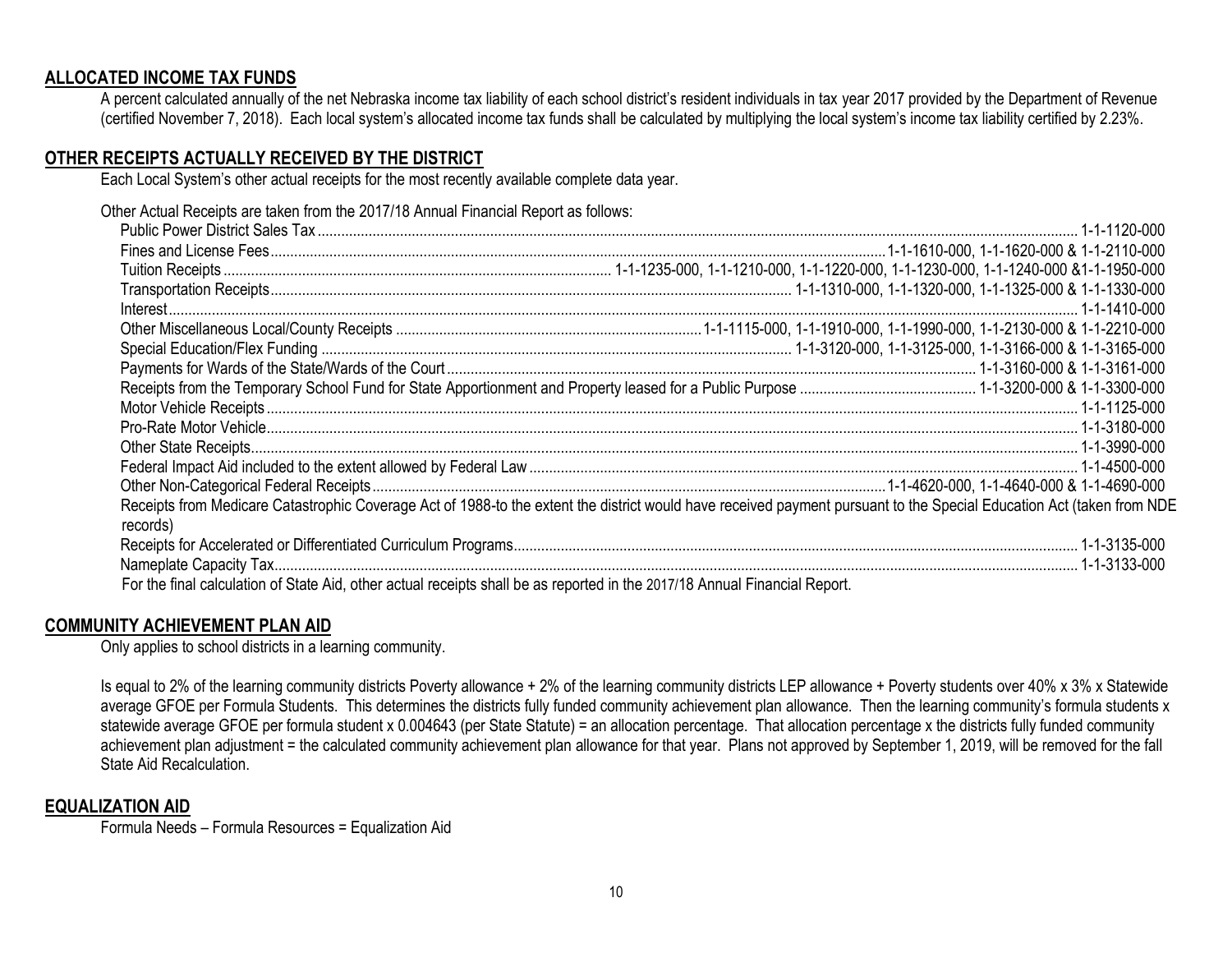# **Part II. 2019/20 CONCEPT SUMMARY**

# 2019/20 Calculated State Aid to Nebraska's Public Schools:

Consists of one or a combination of the following items:

Allocated Income Tax Funds **Allocated Income Tax Funds Allocated Income Tax Funds Allocated Income Tax** Funds

Nebraska Equalization Aid Formula Concept:

- 
- Community Achievement Plan Aid
- 
- 
- **Equalization Aid**  Prior Year Correction **■** Prior Year Correction

# Calculated Needs - Calculated Resources = State Equalization Aid

# **SYSTEM FORMULA NEED**

# Is the sum of:

Basic Funding + Poverty Allowance + Limited English Proficiency Allowance + Focus School & Program Allowance + Summer School Allowance + Special Receipts Allowance + Transportation Allowance + Elementary Site Allowance + Distance Education & Telecommunications Allowance + System Averaging Adjustment + New School Adjustment + Student Growth Adjustment + Community Achievement Plan Allowance + Limited English Proficiency Allowance Correction + Poverty Allowance Correction + Non Qualified Limited English Proficiency Adjustment + Student Growth Adjustment Correction

Formula Needs Stabilization:

2019/20 District Formula Need that is less than 100% of 2018/19 Year End Recalculated Formula Need is increased to 100% of 2018/19 Year End Recalculated Formula Need.

AND

2019/20 District Formula Need that is greater than 112% of 2018/19 Year End Recalculated Formula Need is decreased to 112% of 2018/19 Year End Recalculated Formula Need, except that the Formula Need for Districts receiving a student growth adjustment is not decreased.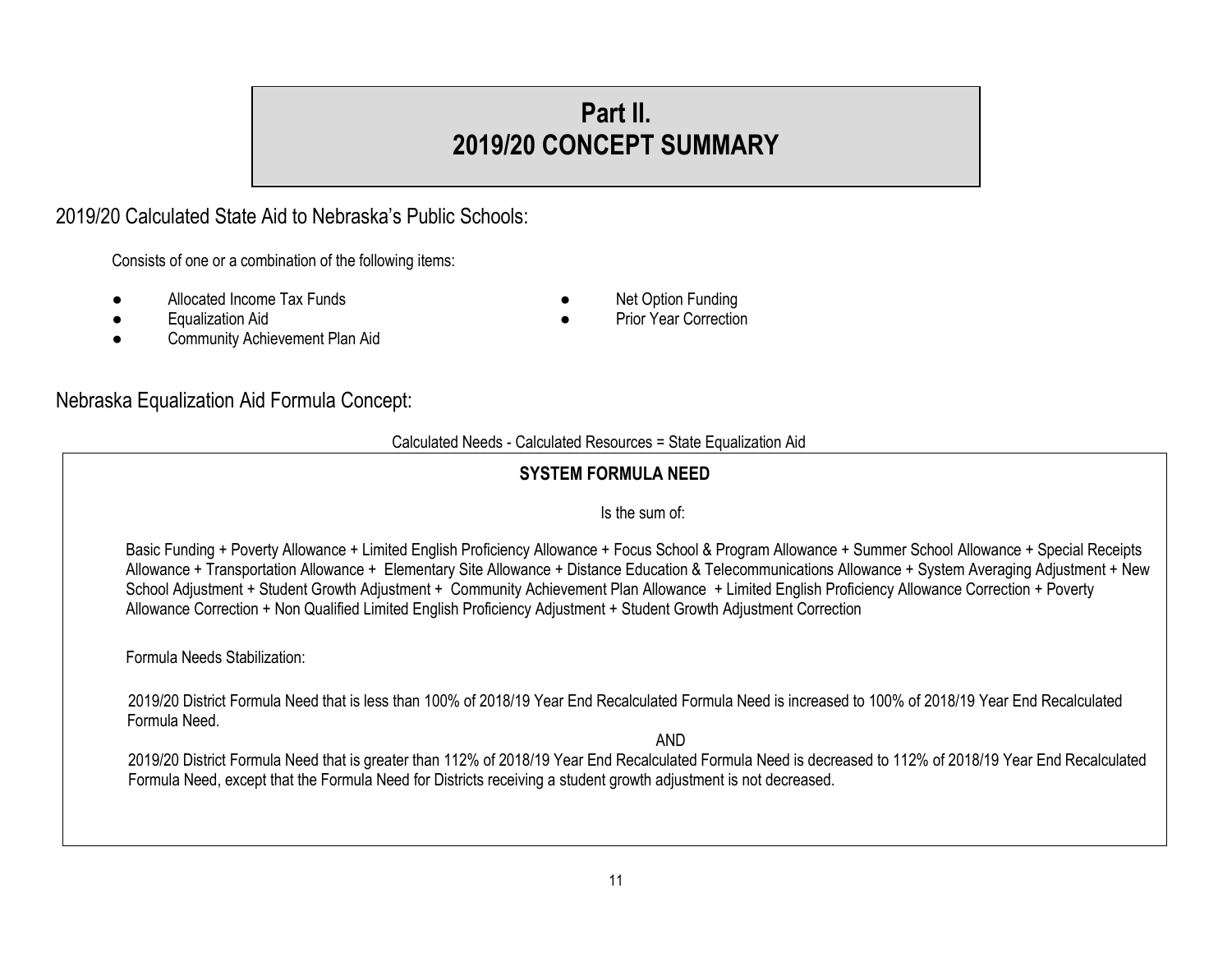#### **FORMULA STUDENTS** Students educated by the district and students for which the district pays tuition.  $\Box$ The Fall Membership count adjusted by the average ratio of ADM to Fall Membership from three prior years for the certification of State Aid; and ADM for the final  $\Box$ calculation of State Aid. Students in Qualified Early Childhood Programs multiplied by the ratio of planned instructional hours of the program divided by 1,032 then multiplied by .6.  $\Box$ **GENERAL FUND OPERATING EXPENDITURES** Each district's General Fund Operating Expenditures for the most recently available complete data year. Calculated from the 2017/18 Annual Financial Report (AFR) as follows: Minus Tuition Paid .......... 1-2-1125-364, 1-2-1160-364, 1-2-1150-364, 1-2-1100-364, 1-2-1115-364, 1-2-1195-364, 1-2-1200-360 & 370, 1-2-1280-360 & 370, 1-2-1291-360 & 370, Adult Education 2000-000-000 1-2-7000-000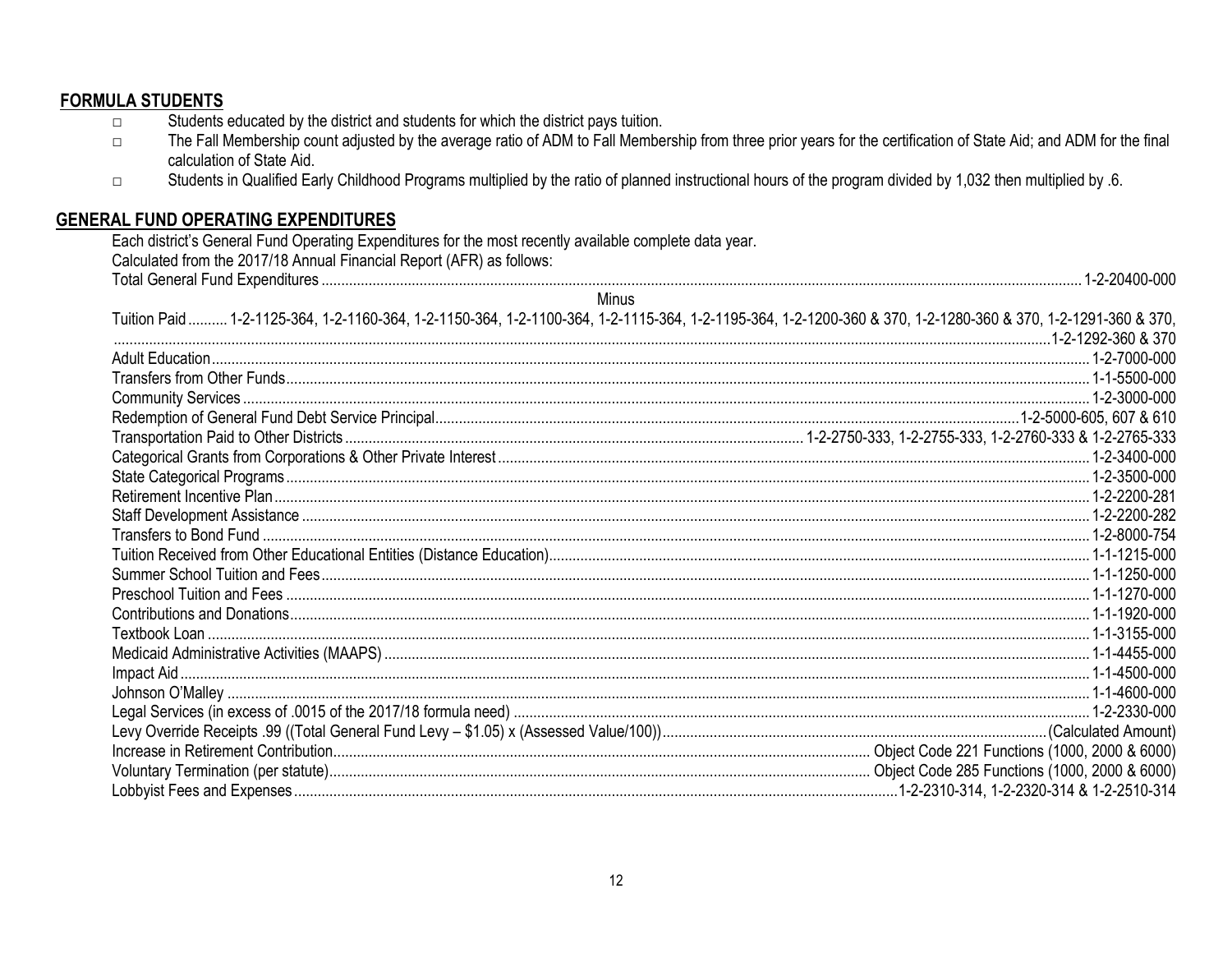# **ADJUSTED GENERAL FUND OPERATING EXPENDITURES**

□ 1.035 multiplied by general fund operating expenditures minus (transportation allowance + special receipts allowance + poverty allowance + limited English proficiency allowance + distance education and telecommunications allowance + elementary site allowance + summer school allowance + focus school and program allowance + non qualified limited English proficiency adjustment + community achievement plan allowance)

# **BASIC FUNDING**

 $\nabla$  School Districts with less than 900 formula students:

Basic Funding = Average of adjusted general fund operating expenditures for each District in the comparison group excluding both the Districts with the two highest adjusted general fund operating expenditures and the Districts with the two lowest adjusted general fund operating expenditures in the comparison group.

□ School Districts with 900 or more formula students:

Basic Funding = District formula students multiplied by average of adjusted general fund operating expenditures per formula student excluding both the Districts with two the highest adjusted general fund operating expenditures per formula student and the Districts with the two lowest adjusted general fund operating expenditures per formula student in the comparison group.

# **POVERTY ALLOWANCE**

□ The lesser of:

District designated poverty expenditures for the 2019/20 school year or the sum of the statewide average general fund operating expenditures per formula student (11,259.58) multiplied by graduated percentages and then multiplied by student weightings based on free lunch/milk students or students under 19 residing in homes with adjusted gross income in 2017 tax year 2017/18 school year equal to or less than the maximum household income that would allow a student to meet income qualifications to be a free lunch or free milk student during the 2017/18 school year.

# **LIMITED ENGLISH PROFICIENCY (LEP) ALLOWANCE**

□ The lesser of:

District designated limited English proficiency expenditures for 2019/20 or 25% of the statewide average general fund operating expenditures per student (2,814.90) multiplied by the number of limited English proficiency students.

# **FOCUS SCHOOL & PROGRAM ALLOWANCE**

- □ 1 1<sup>st</sup> Year - Ten percent of the statewide average general fund operating expenditures per formula student (1,125.96) multiplied by the number of students participating in a focus school or program. Applies only to school districts in a learning community.
- □ 2<sup>nd</sup> Year Ten percent of the statewide average general fund operating expenditures per formula student (1,125.96) multiplied by [(fall membership participating in focus school X 2) – estimated number of students used in prior year calculation].
- □ 3<sup>rd</sup> Year Ten percent of the statewide average general fund operating expenditure per formula student (1,125.96) multiplied by fall membership participating in focus school.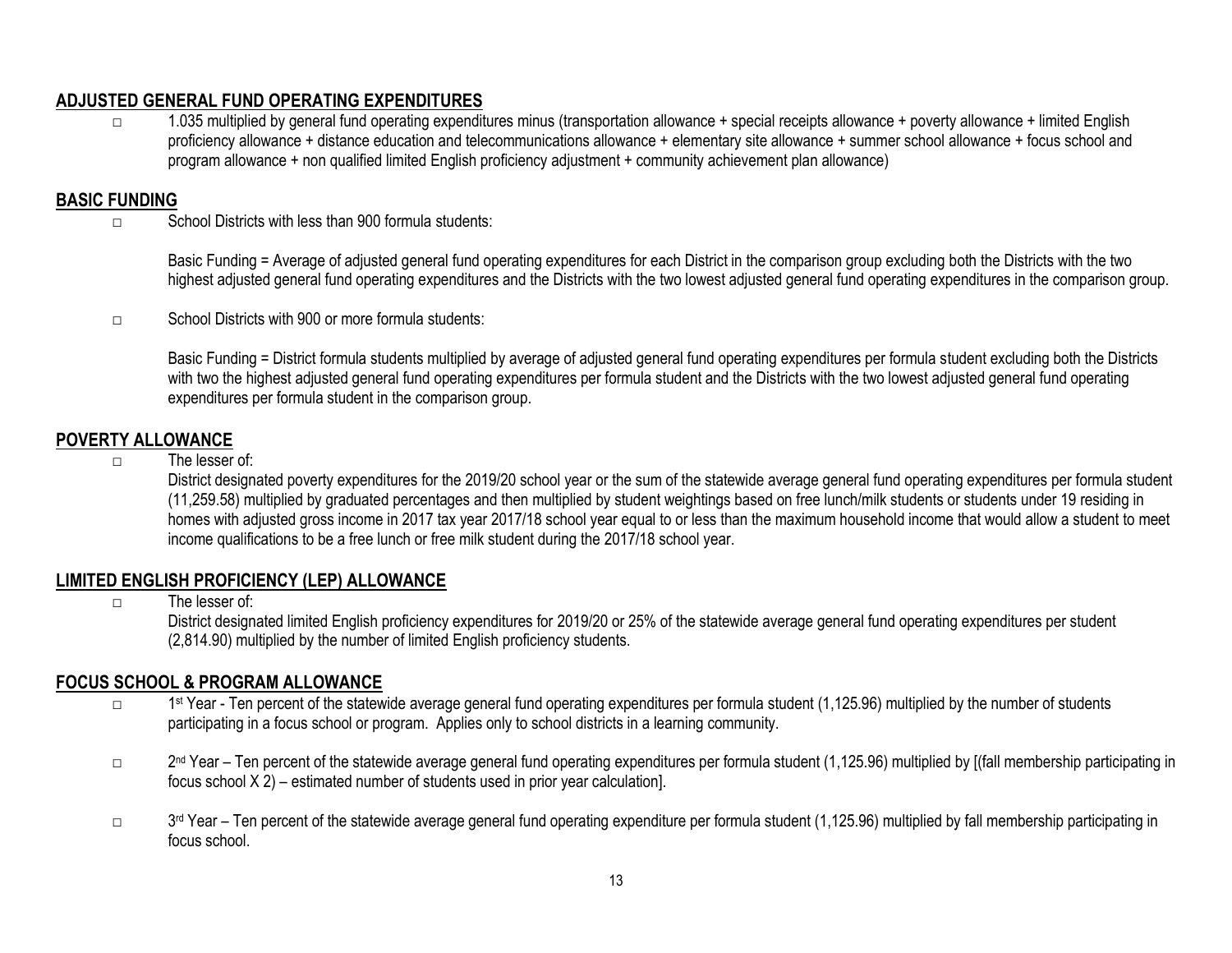# **SUMMER SCHOOL ALLOWANCE**

□ The lesser of actual expenditures or 85% percent of the statewide average general fund operating expenditures per formula student (11,259.58) multiplied by 2.5% of the summer school student units.

# **SPECIAL RECEIPTS ALLOWANCE**

- □ District specific special education receipts reported on the Annual Financial Report and receipts from the Medicare Catastrophic Coverage Act of 1988, to the extent the district would have received payment pursuant to the Special Education Act (taken from NDE records).
- □ Each district's special education receipts for the most recently available complete data year.

# **TRANSPORTATION ALLOWANCE**

The lesser of:

□ Actual specific transportation costs or a calculated amount based on the miles transported (excluding activities) plus in lieu of transportation for the most recently available complete data year.

# **ELEMENTARY SITE ALLOWANCE**

□ Five hundred percent of the statewide average general fund operating expenditures per formula student (56,297.90) multiplied by the number of students per qualified building divided by eight (rounded up to a whole number). If the whole number is greater than the number of elementary site grades, the whole number is equal to the number of elementary site grades.

# **DISTANCE EDUCATION AND TELECOMMUNICATIONS ALLOWANCE**

□ Eighty-five percent of district specific distance education and telecommunication costs reported on the Annual Financial Report minus receipts from Federal Universal Service Fee Fund (E-Rate).

# **COMMUNITY ACHIEVEMENT PLAN ALLOWANCE**

□ Only applies to school districts that are members of a Learning Community. District participants will receive an adjustment equal to the aid.

An approved plan shall remain in effect for three years except as revised with the approval of the state board. The learning community shall submit a report on the success of the plan, evaluation results, and proposed revisions by December 1 immediately following the completion of the first two years of implementation and every three years thereafter.

For community achievement plans to be implemented beginning with school year 2017/18 and on or before January 1 immediately preceding the school year when the plan or plan renewal will be implemented. The student achievement coordinator or other department staff designated by the commissioner shall return the plan or plan renewal with any suggestions or comments on or before the immediately following February 15 to allow the plan to be revised prior to submission on or before March 15 for final approval by the state board at the state board's April meeting. If the state board rejects a plan or plan renewal, the reasons for the rejection shall be included with the notice of rejection and an opportunity shall be provided to revise the plan or plan renewal and for participating collaborators to appear before the board prior to a reconsideration of approval.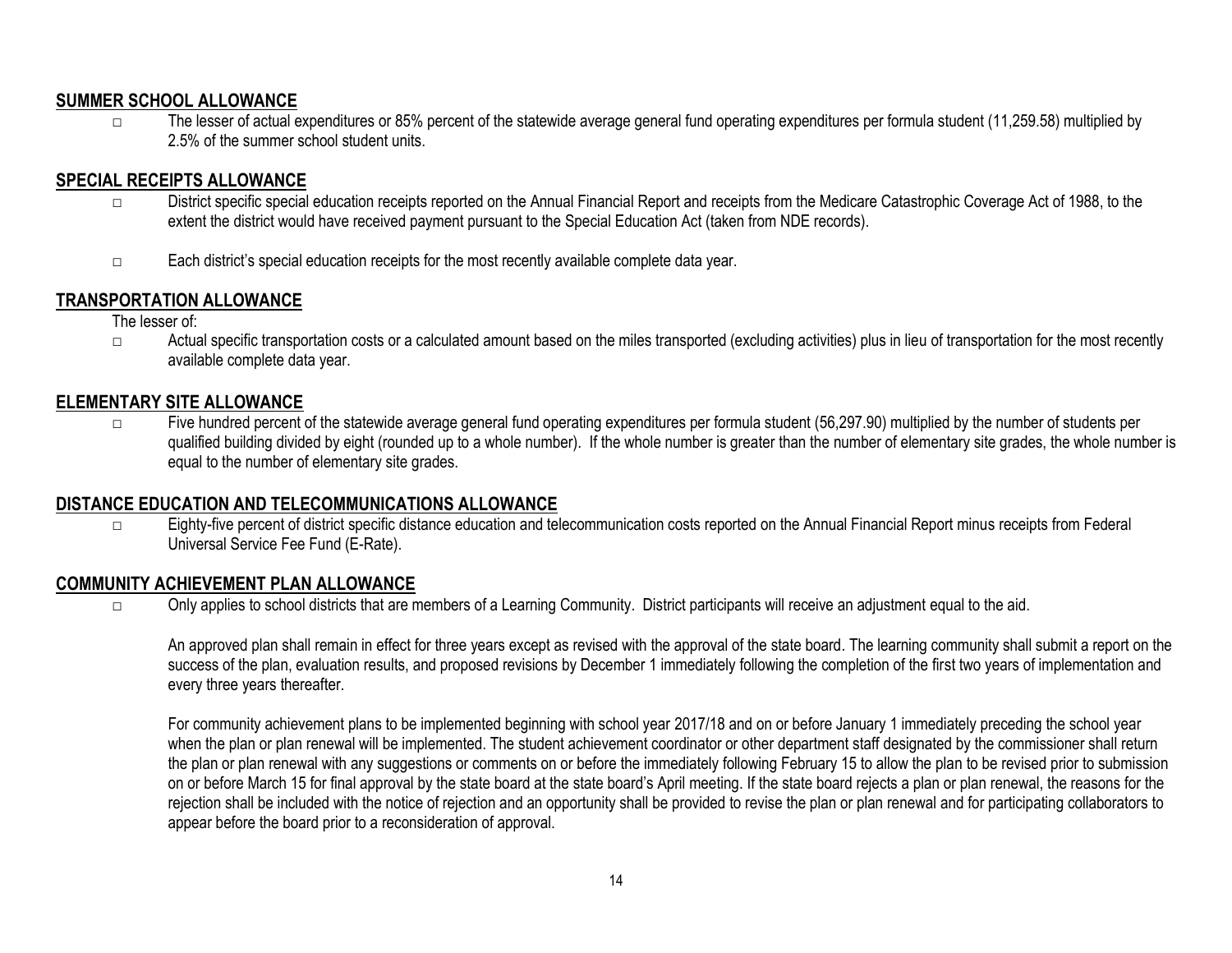# **SYSTEM AVERAGING ADJUSTMENT**

□ System Averaging Adjustment is calculated for any district with more than 900 formula students and a lower basic funding per formula student than the average basic funding per formula student for all districts with 900 or more formula students (8,709.19).

# **TWO-YEAR NEW SCHOOL ADJUSTMENT**

□ The first year new school adjustment for each approved district is equal to the district's basic funding per formula student multiplied by twenty percent of the approved estimated additional student capacity. The second year new school year adjustment for each approved district is equal to the school district's basic funding per formula student multiplied by ten percent of the approved estimated additional student capacity.

# **STUDENT GROWTH ADJUSTMENT**

□ For each approved district is equal to the sum of the product of the district's basic funding per formula student multiplied by the difference of the approved student growth minus the greater of twenty five students or one percent of fall membership, plus the product of fifty percent of the district's basic funding per formula student multiplied by the greater of twenty five students or one percent of fall membership.

# **STUDENT GROWTH ADJUSTMENT CORRECTION**

□ Student Growth Adjustment Correction = (Actual Growth – Estimated Growth) X district's recalculated basic funding per formula student *The absolute value of negative correction shall not exceed the original adjustment.*

# **POVERTY CORRECTION**

 $\square$  Correction is equal to the poverty allowance minus eighty-five percent of the poverty allowance expenditures if expenditures do not equal at least 117.65% of the Poverty allowance for the most recently available complete data year. Also, if district did not meet requirements of the plan, an amount equal to 5% of the poverty allowance for such school fiscal year will be added to the above correction. Any correction calculated pursuant to this requirement shall be added to any poverty correction calculated pursuant to requirements above to arrive at the total poverty correction.

# **LIMITED ENGLISH PROFICIENCY (LEP) CORRECTION**

□ Correction is equal to the LEP allowance minus eighty-five percent of the LEP allowance expenditures if expenditures do not equal at least 117.65% of the LEP allowance for the most recently available complete data year. Also, if district did not meet requirements of the plan, an amount equal to 50% of the LEP allowance for such school fiscal year will be added to the above correction and the school district shall be disqualified from receiving the LEP allowance for the school fiscal for which aid is being calculated. Any correction calculated pursuant to this requirement shall be added to any LEP correction calculated pursuant to requirements above to arrive at the total LEP correction.

# **NON QUALIFYING LIMITED ENGLISH PROFICIENCY (LEP)**

If the LEP allowance expenditures do not equal 50% or more of the allowance for school fiscal year, the school district shall be disqualified from receiving an LEP allowance for the school fiscal year for which aid is being calculated.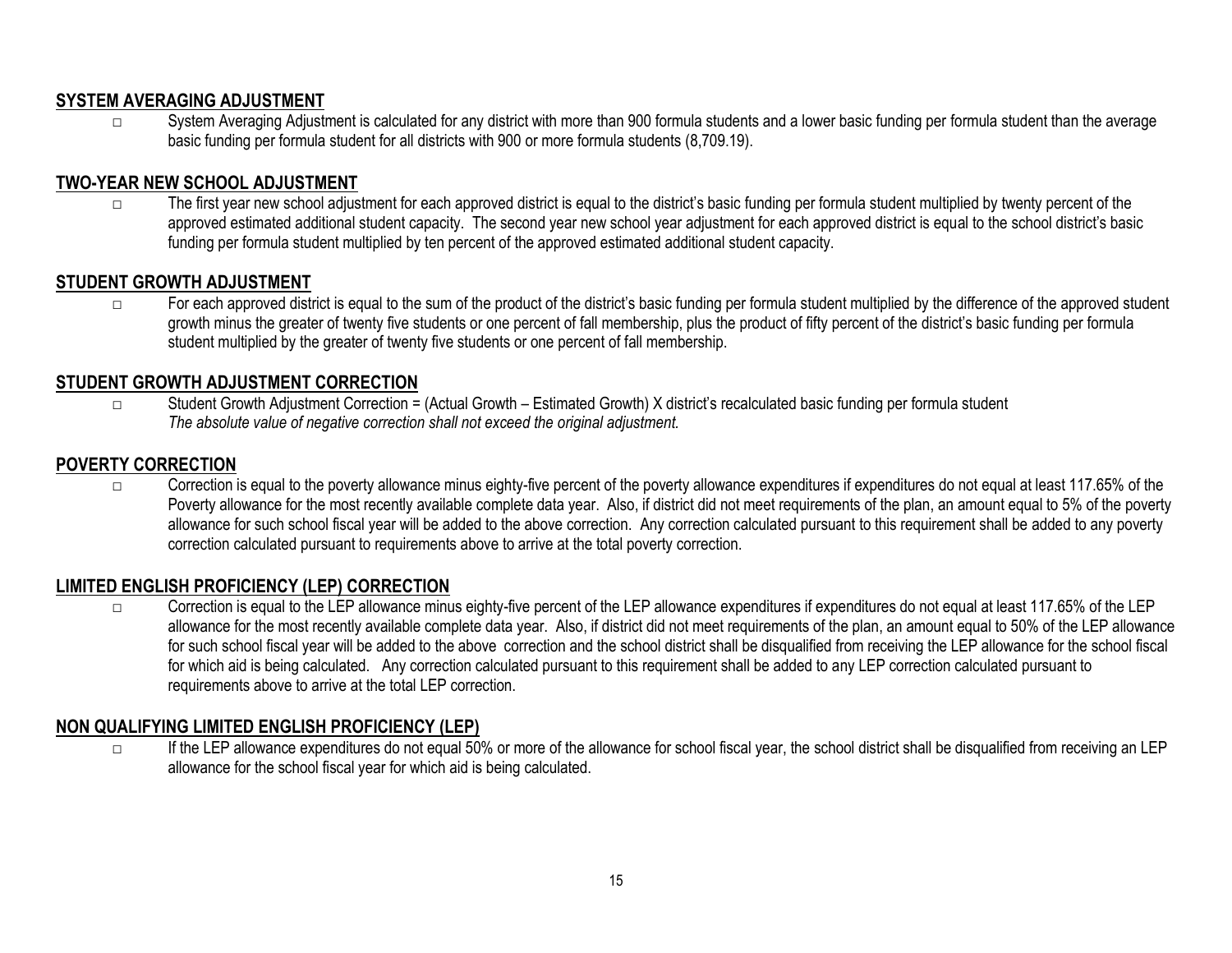# **CALCULATED RESOURCES**

THE SUM OF:

- Yield from Local Effort Rate (a calculated measure of Local Property Resources)
- Net Option Funding
- Allocated Income Tax Funds
- Other Receipts Actually Received by the District
- Community Achievement Plan Aid

# **YIELD FROM LOCAL EFFORT RATE (LOCAL PROPERTY RESOURCES)**

- □ Adjusted Property Valuation divided by 100 X Local Effort Rate
	- $\sqrt{\phantom{a}}$  Local Effort Rate (LER) is \$1.00.

# **NET OPTION FUNDING**

- □ The positive net number of Enrollment Option/Open students (students opting in minus students opting out), as of the day of the Fall Membership count, is multiplied by 100% of the statewide average Basic Funding per formula student (9,797.20).
- □ Net Option Funding cannot be less than zero.

# **ALLOCATED INCOME TAX FUNDS (MEASURE OF LOCAL INCOME)**

□ Nebraska income tax liability of each school district's resident individuals "in tax" year is multiplied by 2.23%.

# **OTHER RECEIPTS ACTUALLY RECEIVED BY THE DISTRICT**

(As Reported on the Annual Financial Report; see page 10 of this document for a complete listing):

- □ Examples:
	- $\sqrt{\phantom{a}}$  Fines and License Fees
	- √ Interest
	- Special Education School Age
	- Pro-Rate Motor Vehicle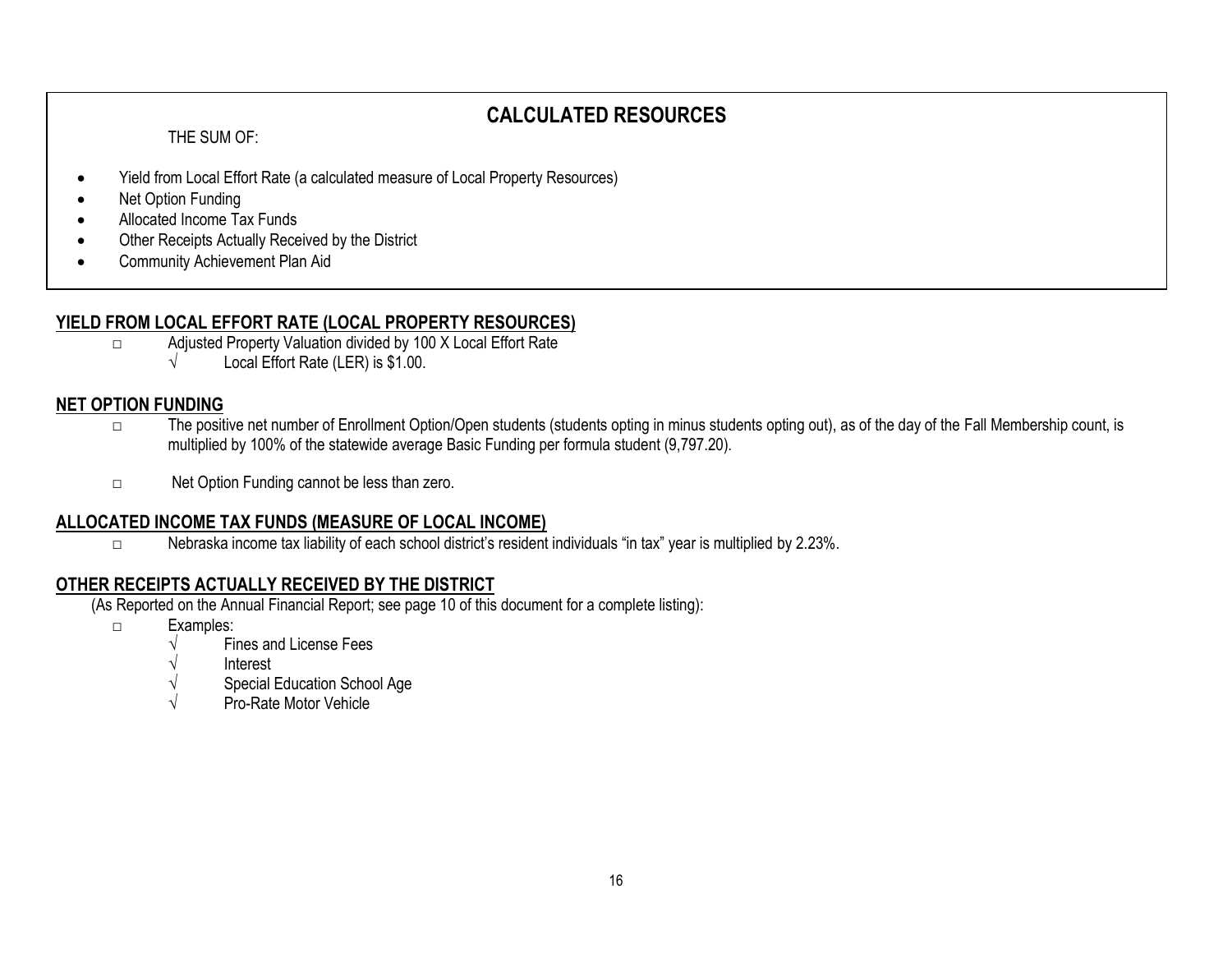# **COMMUNITY ACHIEVEMENT PLAN AID**

□ The Community Achievement Plan Adjustment for each learning community member shall equal 0.4643% of the product of the statewide average general fund operating expenses per formula student multiplied by the total learning community formula students. Distribution to leaning community members is based on 2% of the Poverty/LEP allowances calculated and 3% of the statewide average general fund operating expenditures per formula student for the poverty student exceeding 40% of the formula students (3% of the product of the statewide average general fund operating expenditures per formula student by the difference of poverty students minus 40% of the formula students for such a learning community school district). Counted as a formula resource.

An approved plan shall remain in effect for three years except as revised with the approval of the state board. The learning community shall submit a report on the success of the plan, evaluation results, and proposed revisions by December 1 immediately following the completion of the first two years of implementation and every three years thereafter.

For community achievement plans to be implemented beginning with school year 2017-18 and on or before January 1 immediately preceding the school year when the plan or plan renewal will be implemented. The student achievement coordinator or other department staff designated by the commissioner shall return the plan or plan renewal with any suggestions or comments on or before the immediately following February 15 to allow the plan to be revised prior to submission on or before March 15 for final approval by the state board at the state board's April meeting. If the state board rejects a plan or plan renewal, the reasons for the rejection shall be included with the notice of rejection and an opportunity shall be provided to revise the plan or plan renewal and for participating collaborators to appear before the board prior to a reconsideration of approval.

# **EQUALIZATION AID**

□ Needs - Resources = Equalization Aid

# **ADDITIONAL COMPONENTS OF STATE AID**

# **2019/20 STATE AID FUNDING**

□ On or before June 10, 2019, the Department must determine the amounts to be distributed to each Local System pursuant to the Tax Equity and Educational Opportunities Support Act based on \$1.00 Local Effort Rate.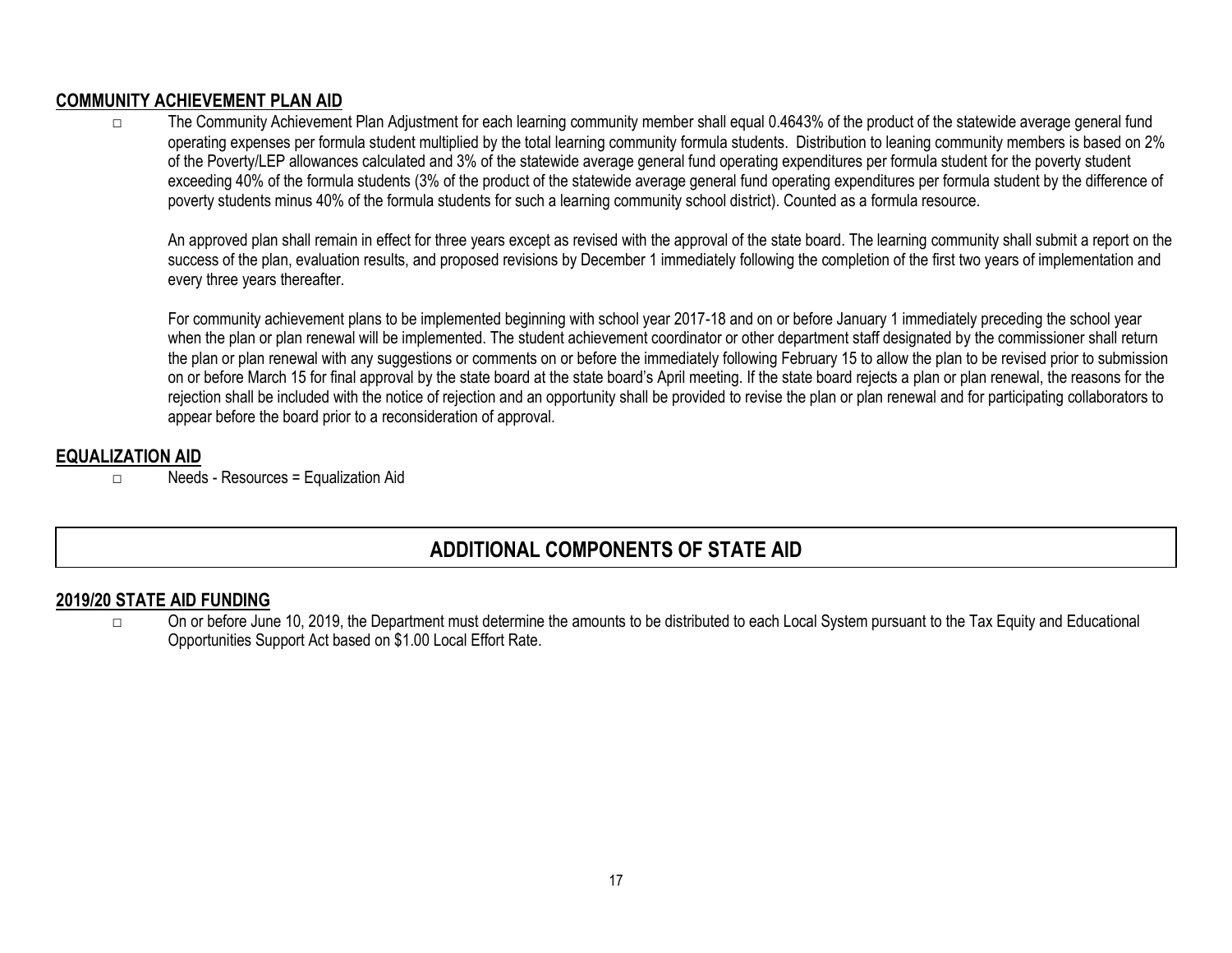# **Part III. QUESTIONS AND ANSWERS RELATED TO THE STATE AID CONCEPT AND THE 2019/20 STATE AID CALCULATION**

# **NEEDS**

#### *How are Needs determined?*

► The Needs of a Local System are based on:

The sum of the District's Basic Funding + Poverty Allowance + Limited English Proficiency Allowance + Focus School & Program Allowance + Summer School Allowance + Transportation Allowance + Special Receipts Allowance + Elementary Site Allowance + Distance Education & Telecommunications Allowance + Community Achievement Plan Allowance + System Averaging Adjustment + New School Adjustment + Student Growth Adjustment + Limited English Proficiency Allowance Correction + Poverty Allowance Correction + Non Qualified Limited English Proficiency Adjustment + Student Growth Adjustment Correction

 $\checkmark$  Formula Needs Stabilization:

District Formula Need that is less than 100% of 2018/19 Year End Recalculated Formula Need is increased to 100% of 2018/19 Year End Recalculated Formula Need.

AND

District Formula Need that is greater than 112% of 2018/19 Year End Recalculated Formula Need is decreased to 112% of 2018/19 Year End Recalculated Formula Need, except that the Formula Need for Districts receiving a student growth adjustment is not decreased.

#### *What are Formula Students?*

- ► Formula Students include students educated by the district and those for which the district is paying tuition.
- Formula Students are grouped in the following manner: Qualified Early Childhood programs, Kindergarten (KDG = programs under 1,032 instructional hours), Full-Day Kindergarten (FDK = programs of 1,032 or more instructional hours) through Grade 6, Grades 7-8, and 9-12.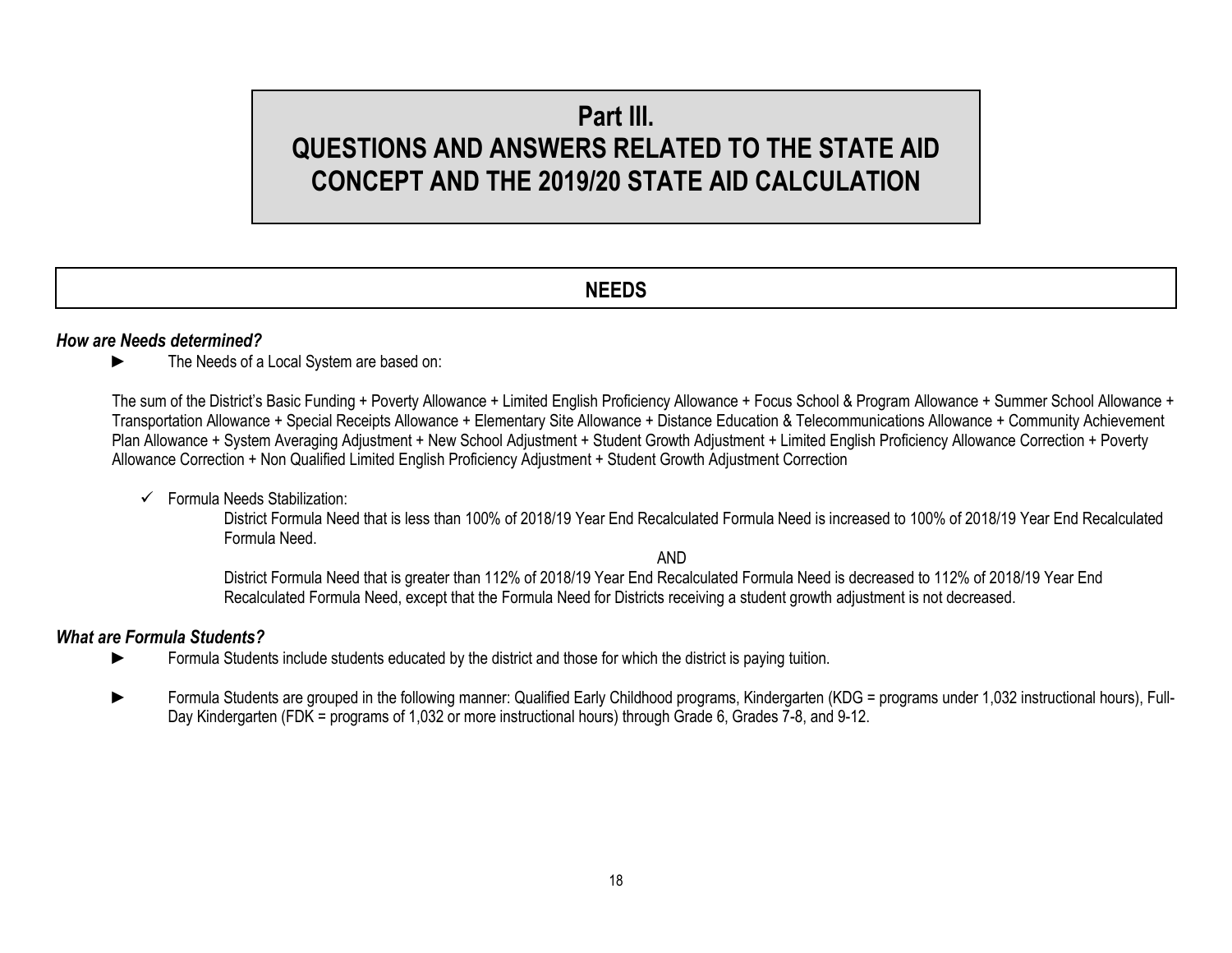## *What source data was used to determine the Formula Students for the* **2019/20** *State Aid calculation?*

► K-12 Fall Membership from the 2018/19 ADVISER October 1, Fall Membership count adjusted by an ADM to Fall Membership ratio using the average of the ratios from 2015/16, 2016/17 and 2017/18.

4 year-olds in Qualified Early Childhood Education Fall Membership multiplied by the ratio of planned instructional hours of the program divided by 1,032 then multiplied by .6.

+

-

+

K-12 Contracted Out Students from the 2018/19 ADVISER October 1, Fall Membership count.

Kindergarten students in programs under 1,032 instructional hours multiplied by .5.

## *How are Adjusted General Fund Operating Expenditures determined?*

General Fund Operating Expenditures multiplied by the cost growth factor (1.035) minus Allowances (Transportation Allowance + Special Receipts Allowance + Poverty Allowance + Limited English Proficiency Allowance + Distance Education & Telecommunications Allowance + Elementary Site Allowance + Summer School Allowance + Focus School & Program Allowance + Non Qualified Limited English Proficiency Adjustment + Community Achievement Plan Allowance)

#### *How is Basic Funding determined?*

- A comparison group is established for each District consisting of the 10 larger districts that are closest in size to the District, measured by formula students and the 10 smaller districts that are closest in size to the District, measured by formula students.
	- For School Districts with less than 900 formula students, Basic Funding is the average of adjusted general fund operating expenditures for each District in the comparison group, excluding both the Districts with the two highest adjusted general fund operating expenditures and the Districts with the two lowest adjusted general fund operating expenditures in the comparison group.
	- For School Districts with 900 or more formula students, Basic Funding is the average of adjusted general fund operating expenditures per formula student for each District in the comparison group, excluding both the Districts with the two highest adjusted general fund operating expenditures per formula student and the Districts with the two lowest adjusted general fund operating expenditures per formula student in the comparison group, multiplied by the District's formula students.

# *How is the Poverty Allowance determined?*

- The Poverty Allowance is the lesser of:
	- The amount the District designates they will spend on poverty for the 2019/20 school year.
	- The sum of the statewide average general fund operating expenditures per student multiplied by graduated percentages then multiplied by student weightings based on free lunch/milk students or students under 19 residing in homes with adjusted gross income in 2017 tax year 2017/18 school year equal to or less than the maximum household income that would allow a student from a family of four people to be a free lunch or free milk student during the 2017/18 school year.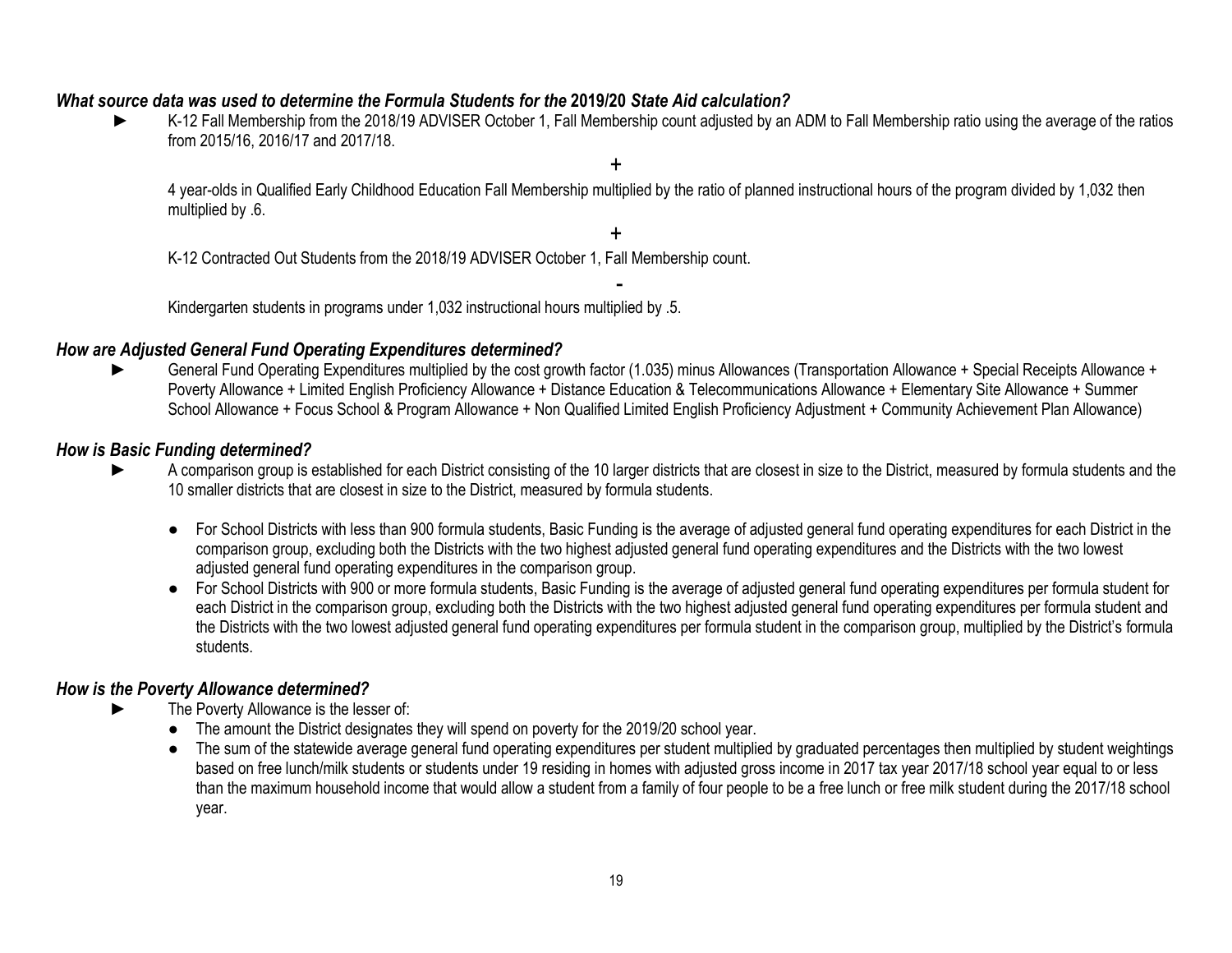# *How is the Limited English Proficiency Allowance determined?*

- ► The Limited English Proficiency Allowance is the lesser of:
	- The amount the District designates they will spend on students with limited English proficiency for the 2019/20 school year.
	- 25% of the statewide average general fund operating expenditures per student multiplied by the number of limited English proficiency students.

## *How is the Summer School Allowance determined?*

- The lesser of actual expenditures or 85% of the statewide average general fund operating expenditures per formula student is multiplied by 2.5% of summer school student units. Summer school student units equal to the sum of the ratios of:
	- Number of days the student attended summer school for at least 3 hours and less than 6 hours per day divided by 12.
	- Two times the number of days the student attended summer school for 6 or more hours per day divided by 12.

## *How is the Special Receipts Allowance determined?*

- Special Receipts are from the most recently available complete data year.
	- Special Receipts Include:
	- State Receipts for School-Age Special Education
	- State Receipts for School-Age Special Education Transportation
	- Payments for Wards of the State/Wards of the Court
	- Receipts for Accelerated or Differentiated Curriculum Programs
	- Flex Funding: Support Services
	- Special Education Tuition Received from other Districts
	- Special Education Tuition Received from Individuals
	- $\sqrt{\phantom{a}}$  Special Education Transportation Receipts from other Districts
	- Receipts from Medicare Catastrophic Coverage Act of 1988 to the extent the district would have received payment pursuant to the Special Education Act.

#### *How is the Transportation Allowance determined?*

- The transportation allowance is the lesser of:
	- The actual transportation expenditures from the most recently available complete data year.
	- Regular route miles traveled multiplied by 400% of the mileage rate established by the Department of Administrative Services (DAS) as of January 1 of the most recently available complete data year (.545) plus in lieu of transportation.

# *How is the Elementary Site Allowance determined?*

- The statewide average general fund operating expenditures per formula student multiplied by 500% is then multiplied by the number formula students in buildings that qualify for the Allowance divided by 8. An Elementary Site Allowance is provided if a School District:
	- Is in a District with multiple elementary attendance sites
	- Does not have another elementary attendance site within 7 miles in the same school district **OR**
	- Is the only public elementary attendance site located in a incorporated city or village
	- Each District determines which grades are elementary grades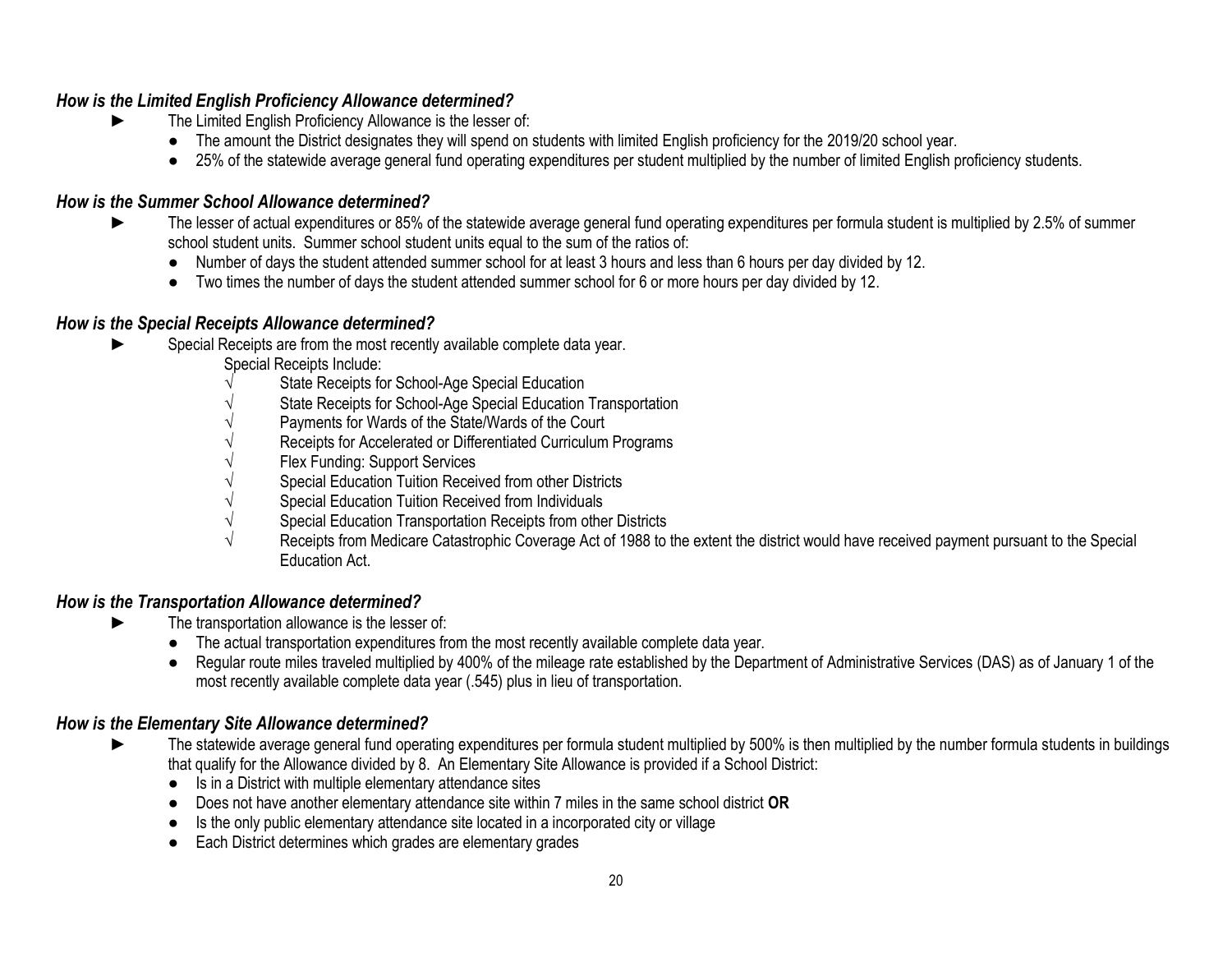- Building where majority of formula students attend is the primary elementary site
- The primary elementary site shall not be a qualifying elementary attendance site
- All grades designated as elementary grades shall be offered in each elementary attendance site
- Elementary grades shall not include, grades 9, 10, 11 or 12

# *How is the Distance Education and Telecommunications Allowance determined?*

- Distance Education and Telecommunications is equal to 85% the difference of:
	- Actual expenditures for distance education and telecommunications from the most recently available complete data year minus receipts from the Universal Service Fee Fund (E-Rate) from the most recently available complete data year.

# *How is the Learning Community Achievement Plan Allowance determined?*

Only applies to districts that are members of the learning community. District participants will receive an allowance equal to the learning community achievement plan aid.

# *Who qualifies for the System Averaging Adjustment?*

► Districts with 900 or more formula students, basic funding per formula student less than the average basic funding per formula student for all districts with 900 or more formula students.

## *How is the Two Year New School Adjustment determined?*

- ► The first year of the new school adjustment for each approved district is equal to the district's basic funding per formula student multiplied by twenty percent of the approved estimated additional student capacity.
- ► The second year of the new school adjustment for each approved district is equal to the district's basic funding per formula student multiplied by ten percent of the estimated student capacity.

#### *How is the Student Growth Adjustment determined?*

The district's basic funding per formula student is multiplied by the approved student growth minus the greater of twenty five students or one percent of fall membership. That amount is then added to fifty percent of the district's basic funding per formula student multiplied by the greater of twenty five students or one percent of the fall membership.

# *How is the Student Growth Adjustment Correction determined?*

The district's actual growth is compared to their estimated growth. The difference is multiplied by the districts recalculated basic funding per formula student.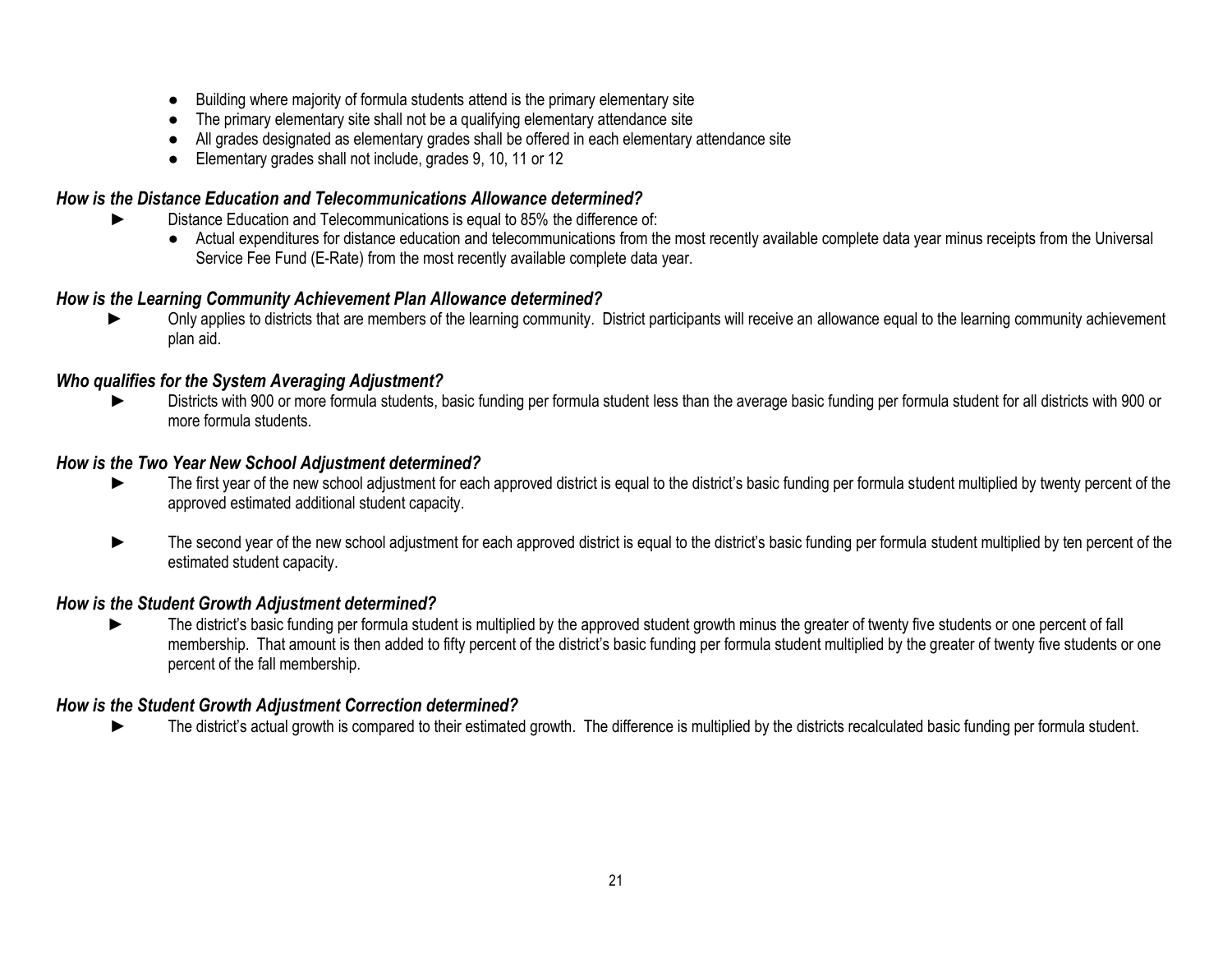# **RESOURCES**

# *How are Resources determined?*

► Resources = Yield fom Local Effort Rate + Net Option Funding + Allocated Income Tax Funds + Other Actual Receipts + Community Achievement Aid

# *How is the Yield from Local Effort Rate determined?*

- Yield from Local Effort Rate = Adjusted Valuation divided by 100 X Local Effort Rate of \$1.00.
- ► The Local Effort Rate is determined by statute as part of the State Aid calculation process.
- ► The statewide Needs for all Local Systems as determined above can be funded from seven sources:
	- 1) Net Option Funding 19 (1992) 1994 (1994) 1995 (1994) Yield from Local Effort Rate) 2) Allocated Income Tax Funds 5) Equalization Aid (provided through the calculation process
	- 3) Other Actual Receipts 6) Community Achievement Plan Aid

# *What source data was used to determine the Adjusted Valuation for the 2019/20 State Aid Calculation?*

- For 2019/20 State Aid, the adjusted valuation reflects 2018 levels. The Property Tax Administrator adjusts the values to assure that for State Aid purposes:
	- real property other than agricultural land is at 96% of market value;
	- agricultural land is at 72% of market value as provided by statute; and
	- personal property other than motor vehicles is at net book value as defined by statute.
- The State Aid appropriation is the "balancing factor" in funding the Statewide Needs. All of the Statewide Needs that are not funded by items 1 through 4 must be funded by the State Aid appropriation.
- As Statewide Needs increase, unless the amount provided from items 1 through 4 increase, the State Aid appropriation must increase. Once the Adjusted Valuation is provided by the Property Tax Administrator, the Yield from Local Effort Rate is a known amount. The Local Effort Rate applied against the Adjusted Valuation is the component which cannot vary to produce a Yield from Local Effort Rate amount.

# *How is the Net Option/Open Enrollment Funding determined?*

- For each district, the students opting out are subtracted from the students opting in at each grade level (K-12). The positive net number of students are then multiplied by 100% of the statewide average Basic Funding per formula student.
	- The total for the district cannot be less than zero.
- Since option students are included in the ADM counts of students used to determine a Local System's Needs, the inclusion of the amount as a Resource prevents a Local System which generates Equalization Aid from receiving both Equalization Aid and Net Option Funding based on the impact the students have on Needs.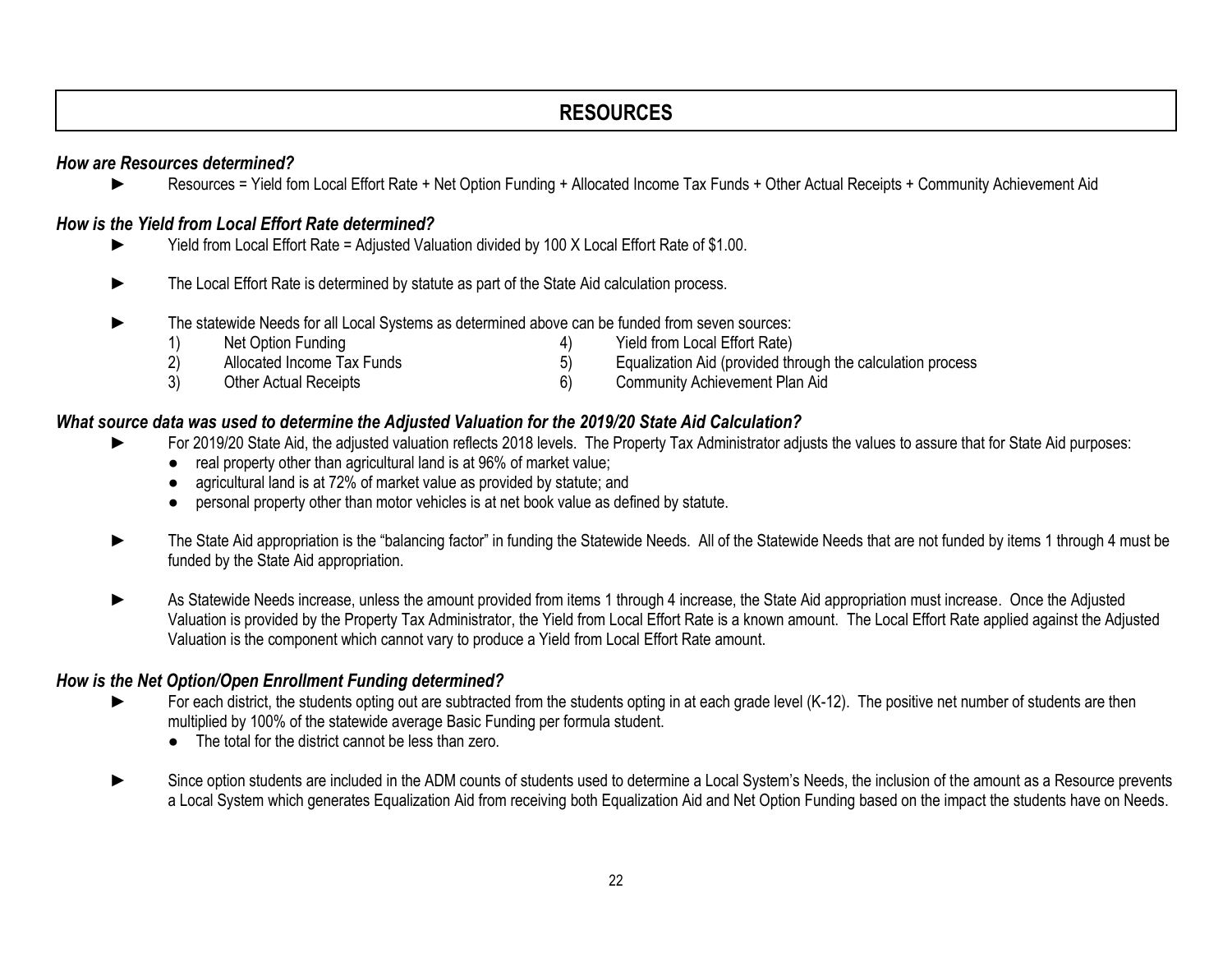## *What source data was used to determine Net Option Funding?*

The 2018/19 net enrollment option students, as reported to the Department of Education on the 2018/19 ADVISER October 1, Fall Membership count, was used to determine the net number of students.

## *How are the Allocated Income Tax Funds determined?*

- ► The Allocated Income Tax Funds provide a mechanism through which the income tax base of the local system is included in the Resources of the Local System. Therefore, the distribution of Equalization Aid responds to the income tax base as well as the potential property tax base of the Local System.
- Two and twenty-three hundredths percent of the Nebraska income tax liability of residents of the Local System is provided to the Local System as Allocated Income Tax Funds. The income tax liability information is provided by the Department of Revenue based on data submitted on Nebraska income tax forms. (The Nebraska Income Tax Form requests each filer to indicate the high school district in which they reside.)
- ► The 2019/20 State Aid calculation incorporates Allocated Income Tax Funds based on the 2017 Income Tax year.

## *What are Other Actual Receipts?*

Other Actual Receipts are calculated using information reported on the Annual Financial Report for the most recently available complete data year.

## *How are Other Actual Receipts determined?*

Other Actual Receipts are taken primarily from the Annual Financial Report submitted by the each district. Receipt information related to the Medicare Catastrophic Coverage Act of 1988 and Impact Aid, if applicable, are taken from other source documents on file with the Department of Education. Other Actual Receipts include various local, state, and noncategorical federal receipts.

#### *Who qualifies for the Community Achievement Plan Aid and how is it determined?*

Only those districts who are in the Learning Community are eligible for this adjustment.

#### *How is the Community Achievement Plan Aid determined?*

The districts participating in the community achievement plan will also receive a community achievement plan aid. Member school districts must participate in the plan as part of their accreditation under Rule 10.

An approved plan shall remain in effect for three years except as revised with the approval of the state board. The learning community shall submit a report on the success of the plan, evaluation results, and proposed revisions by December 1 immediately following the completion of the first two years of implementation and every three years thereafter.

For community achievement plans to be implemented beginning with school year 2017/18 and on or before January 1 immediately preceding the school year when the plan or plan renewal will be implemented. The student achievement coordinator or other department staff designated by the commissioner shall return the plan or plan renewal with any suggestions or comments on or before the immediately following February 15 to allow the plan to be revised prior to submission on or before March 15 for final approval by the state board at the state board's April meeting. If the state board rejects a plan or plan renewal, the reasons for the rejection shall be included with the notice of rejection and an opportunity shall be provided to revise the plan or plan renewal and for participating collaborators to appear before the board prior to a reconsideration of approval.